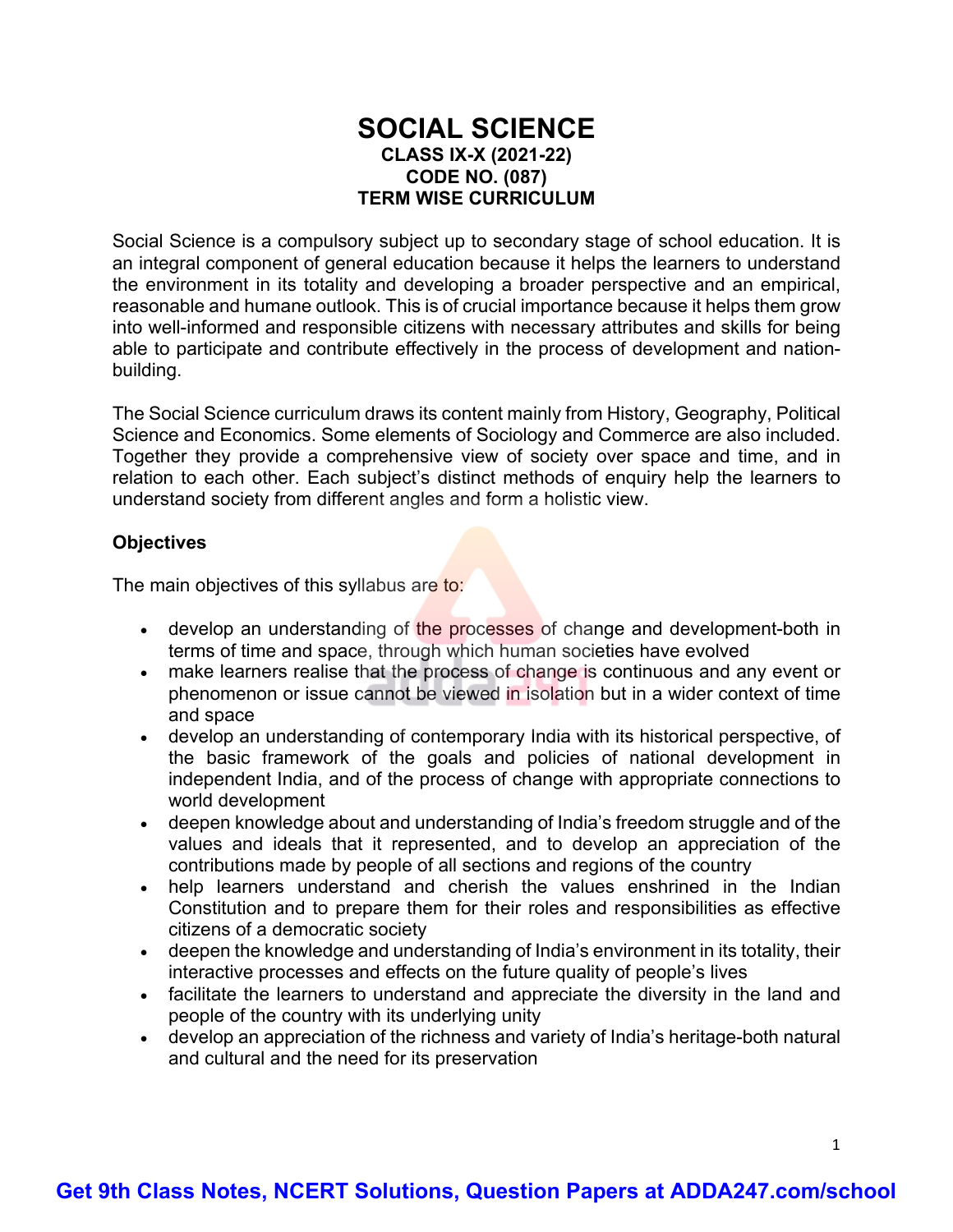- promote an understanding of the issues and challenges of contemporary Indiaenvironmental, economic and social, as part of the development process
- help pupils acquire knowledge, skills and understanding to face the challenges of contemporary society as individuals and groups and learn the art of living a confident and stress-free life as well as participating effectively in the community
- develop scientific temperament by promoting the spirit of enquiry and following a rational and objective approach in analysing and evaluating data and information as well as views and interpretations
- develop academic and social skills such as critical thinking, communicating effectively both in visual and verbal forms - cooperating with others, taking initiatives and providing leadership in solving others' problems
- develop qualities clustered around the personal, social, moral, national and spiritual values that make a person humane and socially effective.

### **COURSE STRUCTURE CLASS IX (2021-22)**

# **TERM- I**

|     |                                     | <b>M. MARKS: 40</b>   |              |
|-----|-------------------------------------|-----------------------|--------------|
| No. | <b>Units</b>                        | <b>No. of Periods</b> | <b>Marks</b> |
|     |                                     |                       |              |
|     | India and the Contemporary World -1 | 17                    | 10           |
|     | Contemporary India - I              | 14                    | 10           |
| Ш   | Democratic Politics - I             | 20                    | 10           |
| IV  | Economics                           | 20                    | 10           |
|     | <b>Total</b>                        | 71                    | 40           |

# **TERM- II**

|     |                                     | <b>M. MARKS: 40</b>   |              |
|-----|-------------------------------------|-----------------------|--------------|
| No. | <b>Units</b>                        | <b>No. of Periods</b> | <b>Marks</b> |
|     | India and the Contemporary World -1 | 34                    | 10           |
|     | Contemporary India - I              | 24                    | 10           |
| Ш   | Democratic Politics - I             | 18                    |              |
|     | Economics                           | 10                    | 10           |
|     | <b>Total</b>                        | 86                    | 40           |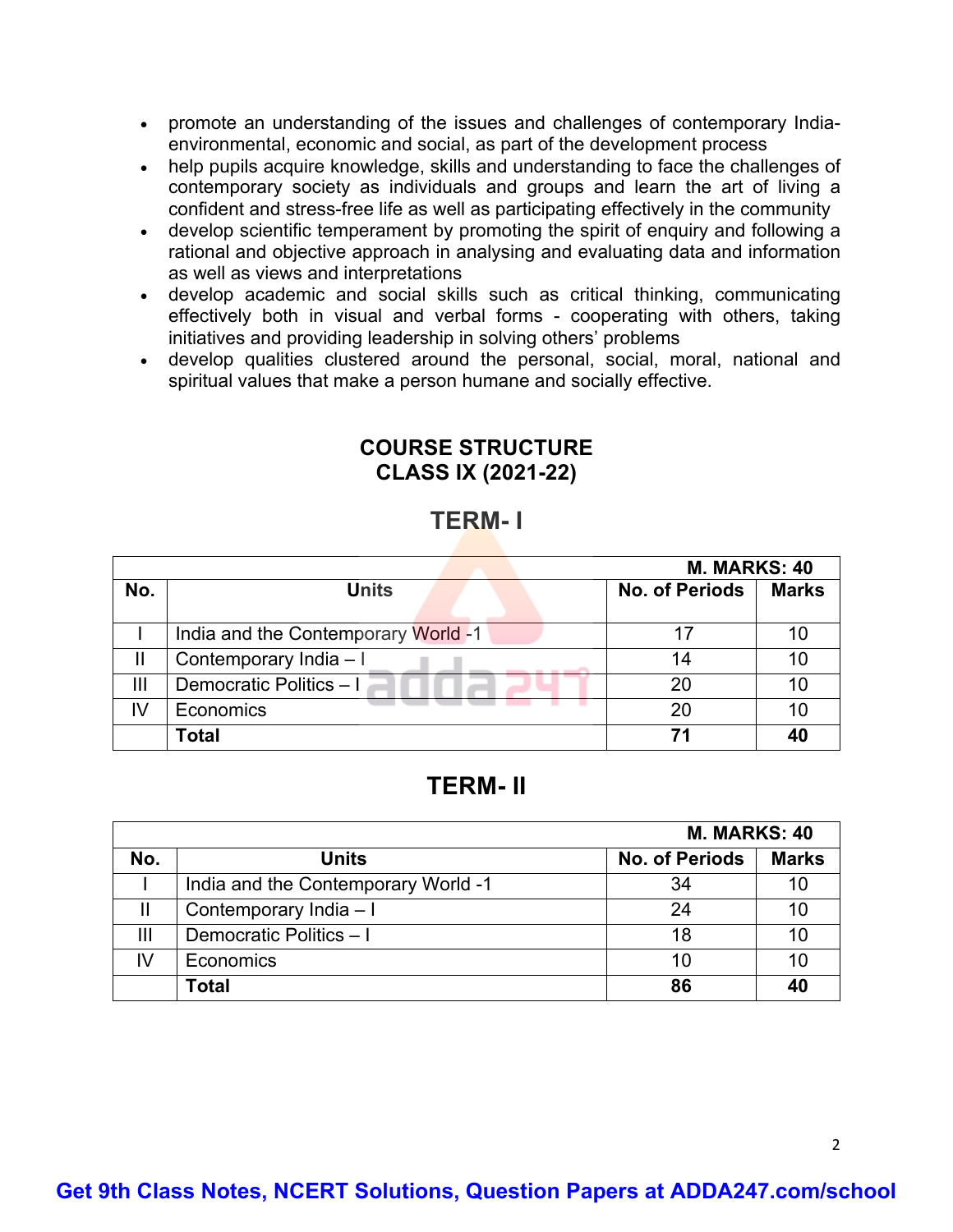# **COURSE CONTENT- IX**

| <b>TERM-1</b>                                                                                                                                                                                                                                                                        |                                                                                                                                                                                                                                                                                 |  |
|--------------------------------------------------------------------------------------------------------------------------------------------------------------------------------------------------------------------------------------------------------------------------------------|---------------------------------------------------------------------------------------------------------------------------------------------------------------------------------------------------------------------------------------------------------------------------------|--|
| Unit 1: India and the Contemporary World - I                                                                                                                                                                                                                                         |                                                                                                                                                                                                                                                                                 |  |
| <b>Themes</b>                                                                                                                                                                                                                                                                        | <b>Learning Objectives</b>                                                                                                                                                                                                                                                      |  |
| <b>Section 1: Events and Processes:</b><br>(Theme one)                                                                                                                                                                                                                               | In this theme students would get familiarized with<br>distinct ideologies, extracts of speeches, political<br>declarations, as well as the politics of caricatures,<br>posters and engravings. Students would learn<br>how to interpret these kinds of historical<br>evidences. |  |
| <b>I. The French Revolution</b>                                                                                                                                                                                                                                                      |                                                                                                                                                                                                                                                                                 |  |
| French Society during the late<br>eighteenth century<br>The Outbreak of the Revolution<br>France abolishes Monarchy and<br>$\bullet$<br>Becomes a Republic<br>Did Women have a Revolution?<br>The Abolition of Slavery<br>$\bullet$<br>The Revolution and Everyday Life<br>$\bullet$ | Familiarize with the names of people involved,<br>the different types of ideas that inspired the<br>revolution, the wider forces that shaped it.<br>Know the use of written, oral and visual<br>$\bullet$<br>material to recover the history of revolutions.                    |  |
| Unit 2: Contemporary India - I                                                                                                                                                                                                                                                       |                                                                                                                                                                                                                                                                                 |  |
| <b>Themes</b>                                                                                                                                                                                                                                                                        | <b>Learning Objectives</b>                                                                                                                                                                                                                                                      |  |
| 1. India<br>Size and Location                                                                                                                                                                                                                                                        | · Identify the location of India in the Indian<br>subcontinent.                                                                                                                                                                                                                 |  |
| India and the World<br>India's Neighbours<br>$\bullet$                                                                                                                                                                                                                               |                                                                                                                                                                                                                                                                                 |  |
| 2. Physical Features of India<br><b>Major Physiographic Divisions</b>                                                                                                                                                                                                                | Understand the major landform features and<br>$\bullet$<br>underlying geological structure;<br>the<br>their<br>association with various rocks and minerals as<br>well as nature of soil types.                                                                                  |  |
| Unit 3: Democratic Politics - I                                                                                                                                                                                                                                                      |                                                                                                                                                                                                                                                                                 |  |
| <b>Themes</b>                                                                                                                                                                                                                                                                        | <b>Learning Objectives</b>                                                                                                                                                                                                                                                      |  |
| Why<br>1.<br><b>What</b><br>Democracy?<br>is<br>Democracy?                                                                                                                                                                                                                           | of<br>defining<br>Develop<br>conceptual<br>skills<br>democracy.<br>Understand<br>different<br>historical<br>how<br>$\bullet$                                                                                                                                                    |  |
| What is Democracy?<br><b>Features of Democracy</b><br>Why Democracy?                                                                                                                                                                                                                 | forces<br>promoted<br>processes<br>and<br>have<br>democracy.                                                                                                                                                                                                                    |  |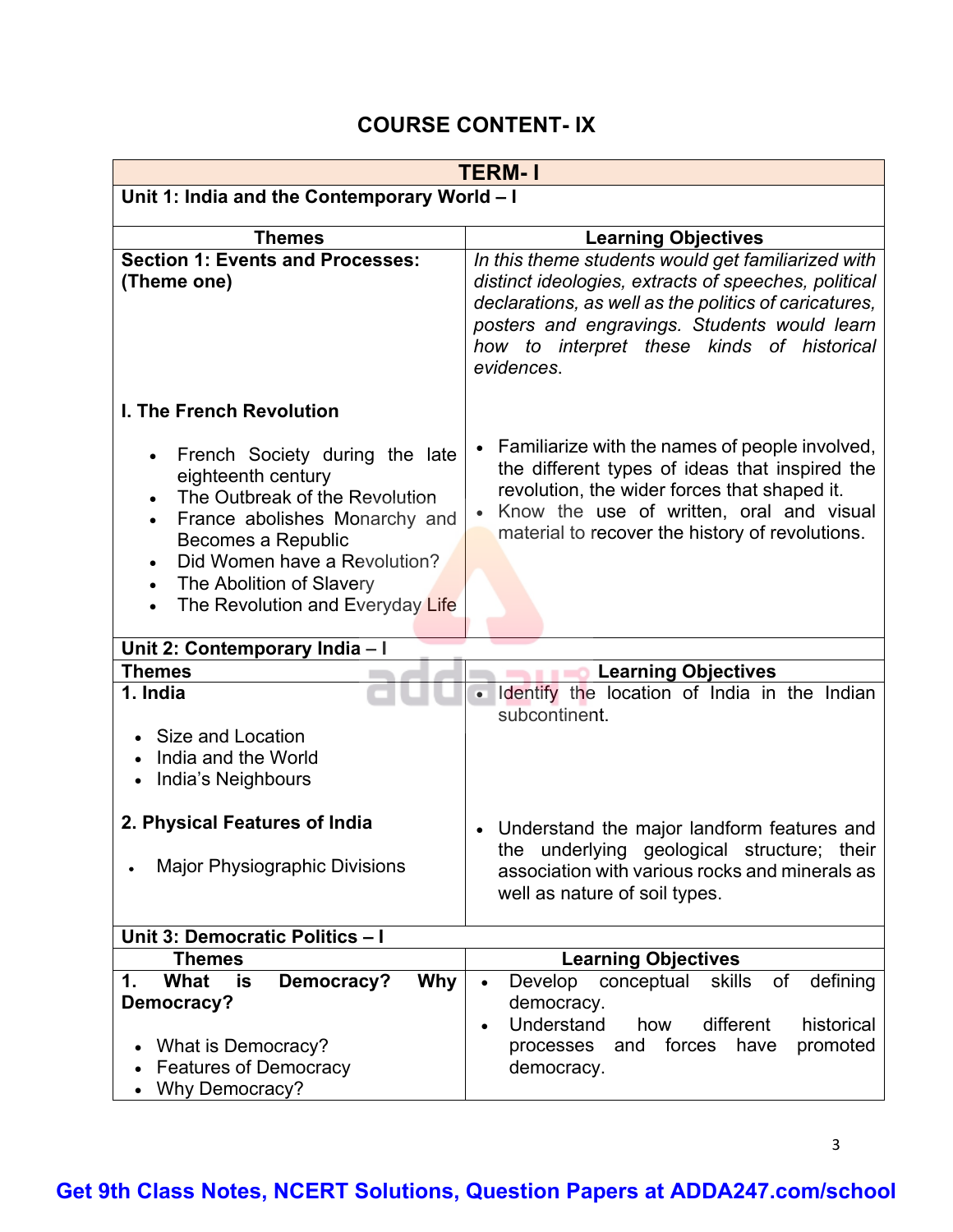| <b>Broader Meaning of Democracy</b><br>2. Constitutional Design<br>Why do we need a Constitution?<br>$\bullet$<br>Making of the Indian Constitution<br>Guiding Values of the Indian<br>Constitution | sophisticated<br>Develop<br>defence<br>of<br>$\overline{a}$<br>democracy against common prejudices.<br>Develop a historical sense of the choice and<br>nature of democracy in India.<br>Understand the process of Constitution<br>making.<br>Develop respect for the Constitution and<br>$\bullet$<br>appreciation for Constitutional values.<br>Recognize Constitution as a dynamic and<br>living document. |
|-----------------------------------------------------------------------------------------------------------------------------------------------------------------------------------------------------|--------------------------------------------------------------------------------------------------------------------------------------------------------------------------------------------------------------------------------------------------------------------------------------------------------------------------------------------------------------------------------------------------------------|
| <b>Unit 4: Economics</b>                                                                                                                                                                            |                                                                                                                                                                                                                                                                                                                                                                                                              |
| <b>Themes</b>                                                                                                                                                                                       | <b>Learning Objectives</b>                                                                                                                                                                                                                                                                                                                                                                                   |
| 1. The Story of Village Palampur<br>Overview<br>Organization of production<br>Farming in Palampur<br>Non-farm activities of Palampur                                                                | Familiarize with basic economic concepts<br>through an imaginary story of a village.                                                                                                                                                                                                                                                                                                                         |
| 2. People as Resource<br>Overview<br>Economic activities by men and<br>women<br><b>Quality of Population</b><br>Unemployment                                                                        | Understand the demographic concepts.<br>Understand how population can be an asset<br>$\bullet$<br>or a liability for a nation.                                                                                                                                                                                                                                                                               |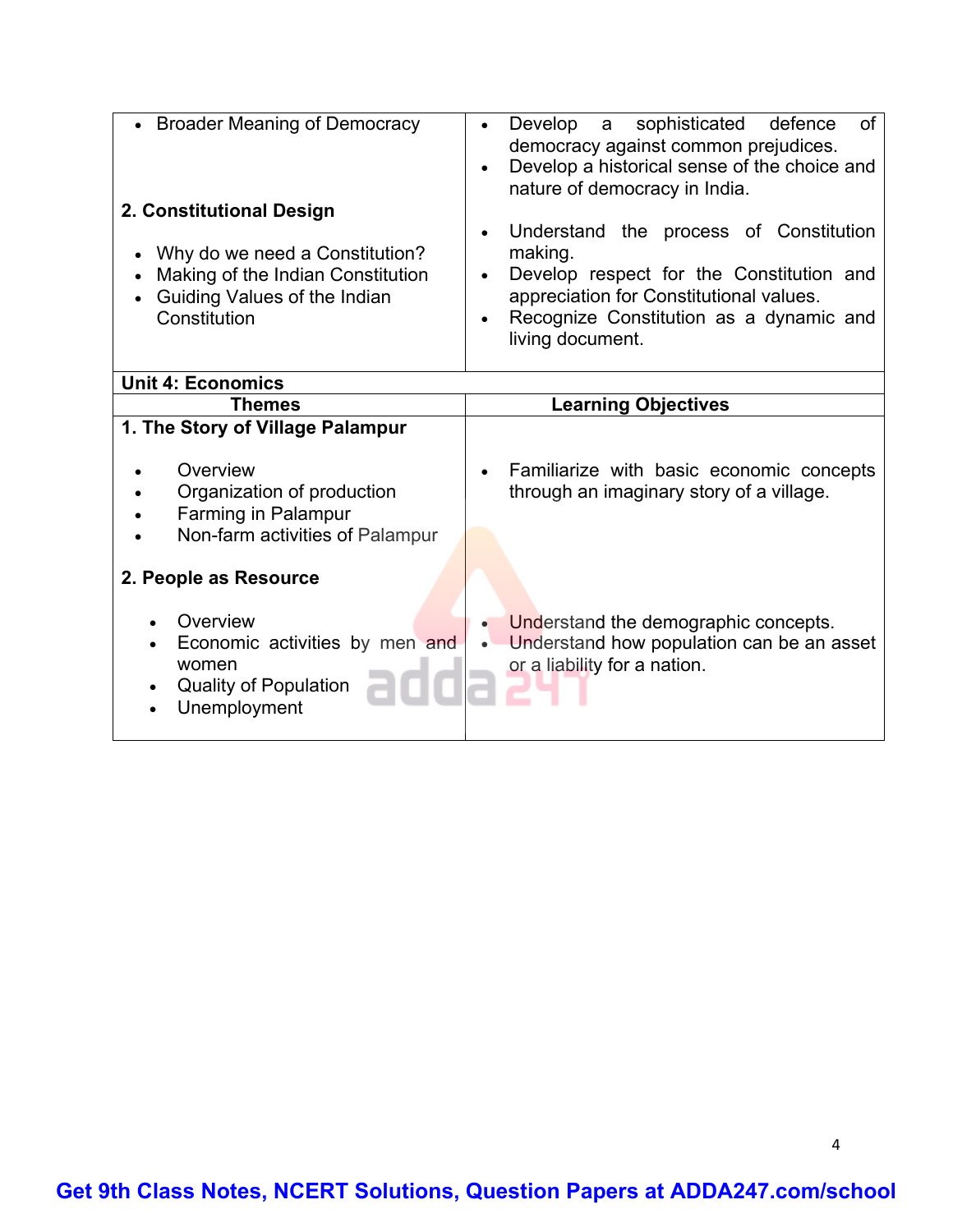#### **LIST OF MAP ITEMS CLASS IX (2021-22)**

#### **TERM – I**

**---------------------------------------------------------------------------------------------------**

#### **SUBJECT - HISTORY**

#### **Chapter-1: The French Revolution**

Outline Political Map of France

- Bordeaux
- Nantes
- Paris
- Marseilles

#### **SUBJECT – GEOGRAPHY**

#### **Chapter -1: India-Size and Location**

• India-States with Capitals, Tropic of Cancer, Standard Meridian **Chapter -2: Physical Features of India**

#### — 44— — 111—2 • **Mountain Ranges:** The Karakoram, The Zasker, The Shivalik, The Aravali, The Vindhya,

The Satpura, Western & Eastern Ghats

- **Mountain Peaks** K2, Kanchan Junga, Anai Mudi
- **Plateau -** Deccan Plateau, Chotta Nagpur Plateau, Malwa Plateau
- **Coastal Plains -** Konkan, Malabar, Coromandel & Northern Circar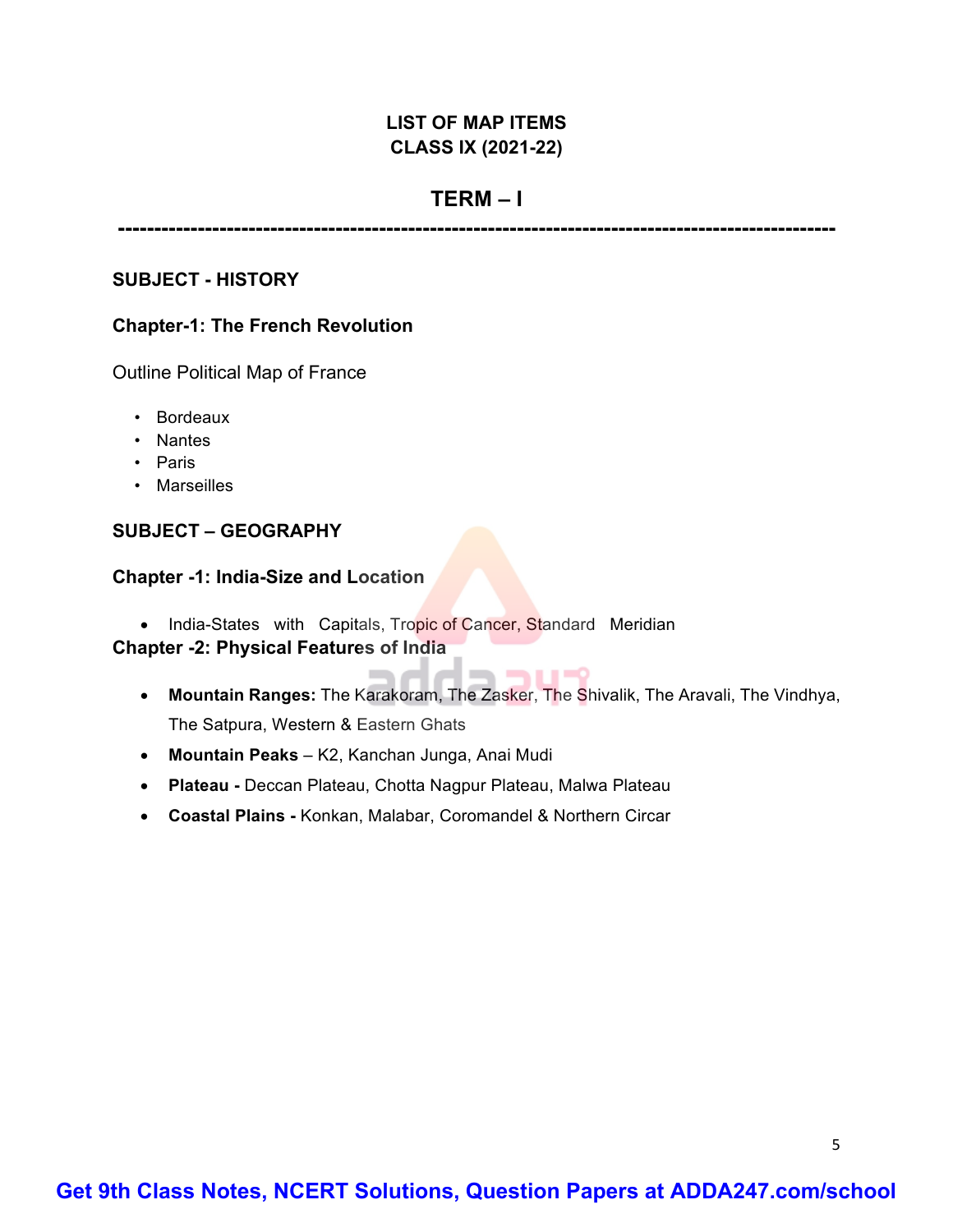# **COURSE CONTENT - IX**

| TERM II                                                                                                                                                                                                                                                                                                                                                                    |                                                                                                                                                                                                                                                                                                            |  |  |
|----------------------------------------------------------------------------------------------------------------------------------------------------------------------------------------------------------------------------------------------------------------------------------------------------------------------------------------------------------------------------|------------------------------------------------------------------------------------------------------------------------------------------------------------------------------------------------------------------------------------------------------------------------------------------------------------|--|--|
| Unit 1: India and the Contemporary World - I                                                                                                                                                                                                                                                                                                                               |                                                                                                                                                                                                                                                                                                            |  |  |
| <b>Themes</b>                                                                                                                                                                                                                                                                                                                                                              | <b>Learning Objectives</b>                                                                                                                                                                                                                                                                                 |  |  |
| <b>Section 1: Events and Processes:</b><br>(Theme two and three)                                                                                                                                                                                                                                                                                                           | In each of these two themes in this unit students<br>would get familiarized with distinct ideologies,<br>extracts of speeches, political declarations, as well<br>as the politics of caricatures, posters and<br>engravings. Students would learn how to interpret<br>these kinds of historical evidences. |  |  |
| II. Socialism in Europe and the                                                                                                                                                                                                                                                                                                                                            | Explore the history of socialism through                                                                                                                                                                                                                                                                   |  |  |
| <b>Russian Revolution</b>                                                                                                                                                                                                                                                                                                                                                  | the study of Russian Revolution.                                                                                                                                                                                                                                                                           |  |  |
| The Age of Social Change<br>The Russian Revolution<br>February Revolution<br>The<br>in.                                                                                                                                                                                                                                                                                    | Familiarize with the different types of<br>ideas that inspired the revolution.                                                                                                                                                                                                                             |  |  |
| Petrograd<br>What Changed after October?<br>Global<br>Influence<br>The<br><b>of</b><br>the<br><b>Russian Revolution and the USSR</b><br>III. Nazism and the Rise of Hitler<br>Birth of the Weimar Republic<br>Hitler's Rise to Power<br>The Nazi Worldview<br>Youth in Nazi Germany<br>$\bullet$<br>Ordinary People and the Crimes<br>$\bullet$<br><b>Against Humanity</b> | Discuss the critical significance<br>οf<br>Nazism in shaping<br>the politics<br>οf<br>modern world.<br>Get familiarized with the speeches and<br>writings of Nazi Leaders.                                                                                                                                 |  |  |
| Unit 2: Contemporary India - I                                                                                                                                                                                                                                                                                                                                             |                                                                                                                                                                                                                                                                                                            |  |  |
| <b>Themes</b>                                                                                                                                                                                                                                                                                                                                                              | <b>Learning Objectives</b>                                                                                                                                                                                                                                                                                 |  |  |
| 3. Drainage<br>Major rivers and tributaries<br>Lakes<br>Role of rivers in the economy<br>Pollution of rivers<br>Note: Only Map Items as given in the Map List from this chapter<br>to be evaluated in Examination.                                                                                                                                                         | • Identify the river systems of the country<br>and explain the role of rivers in the<br>human society.                                                                                                                                                                                                     |  |  |
| 4. Climate<br>Concept<br>$\bullet$<br><b>Climatic Controls</b><br>Factors influencing India's climate<br>The Indian Monsoon<br><b>Distribution of Rainfall</b><br>Monsoon as a unifying bond<br>5. Natural Vegetation and Wild Life<br><b>Factors affecting Vegetation</b>                                                                                                 | • Identify various factors influencing the<br>climate and explain the climatic variation<br>of our country and its impact on the life<br>of people.<br>• Explain the importance and unifying role<br>of monsoons.                                                                                          |  |  |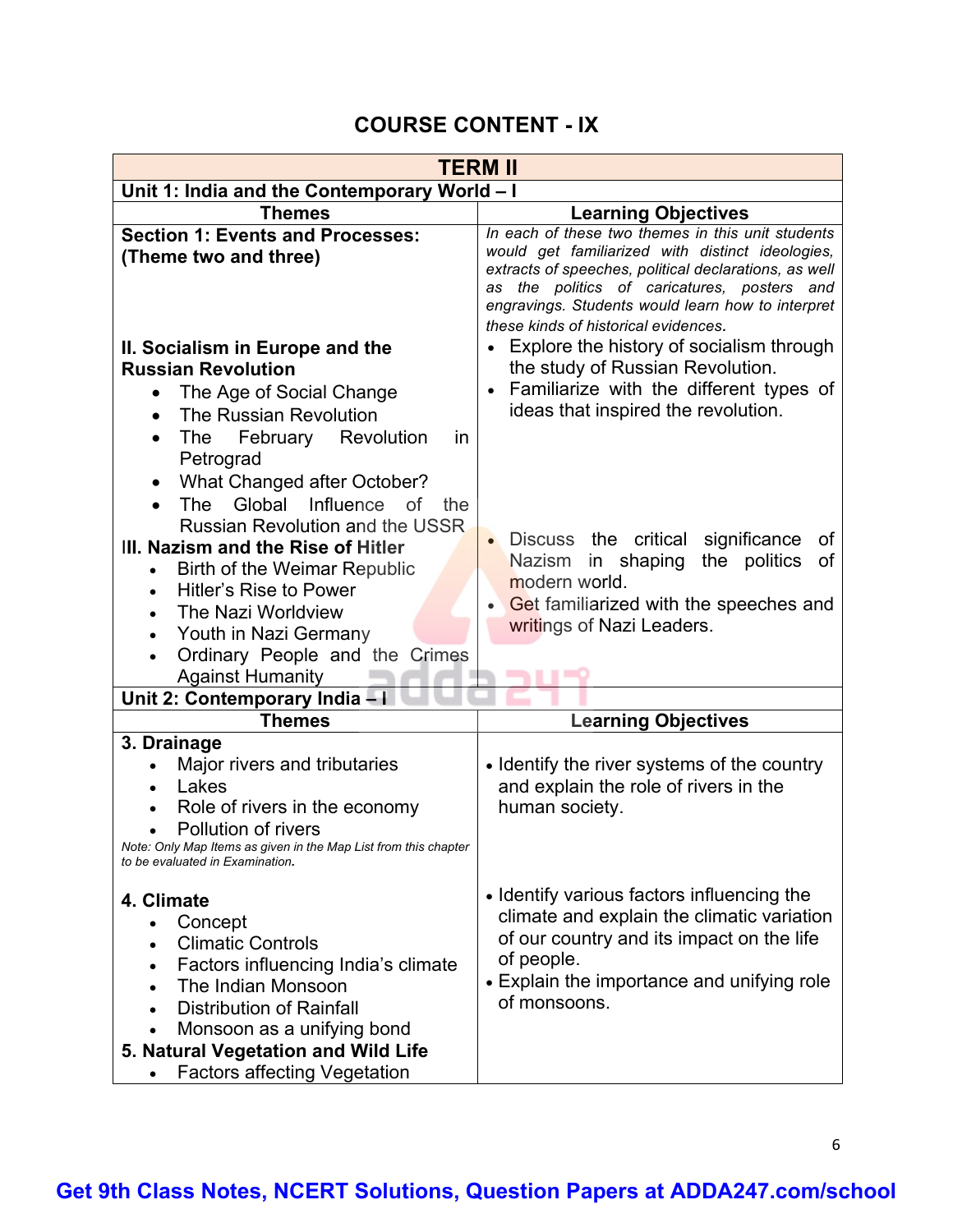| <b>Vegetation types</b>                       | • Explain the nature of diverse flora and                                   |
|-----------------------------------------------|-----------------------------------------------------------------------------|
| <b>Wild Life Conservation</b>                 | fauna as well as their distribution.                                        |
|                                               | • Develop concern about the need to                                         |
|                                               | protect the biodiversity of our country.                                    |
| Unit 3: Democratic Politics - I               |                                                                             |
| <b>Themes</b>                                 | <b>Learning Objectives</b>                                                  |
| <b>3. Electoral Politics</b>                  | • Understand<br>representative                                              |
| Why Elections?                                | via<br>competitive<br>democracy<br>party                                    |
| What is our System of Elections?              | politics.                                                                   |
| What makes elections in India                 | Familiarize with<br>Indian<br>electoral                                     |
| democratic?                                   | system.                                                                     |
| 4. Working of Institutions                    | Reason out for the adoption of present                                      |
| How is the major policy decision<br>$\bullet$ | Indian Electoral System.                                                    |
| taken?                                        | Develop an appreciation of citizen's                                        |
| Parliament                                    | increased participation in electoral                                        |
| <b>Political Executive</b>                    | politics.                                                                   |
| Judiciary                                     | Recognize the significance of the                                           |
|                                               | Election Commission.                                                        |
|                                               | Get<br>overview<br><b>of</b><br>central<br>an                               |
|                                               | governmental structures.                                                    |
|                                               | Identify the role of Parliament and its                                     |
|                                               | procedures.                                                                 |
|                                               | Distinguish between political<br>and                                        |
|                                               | permanent executive authorities and                                         |
|                                               | functions.                                                                  |
|                                               | Understand the parliamentary system<br>of executive's accountability to the |
|                                               | legislature.                                                                |
|                                               | · Understand the working of Indian                                          |
|                                               | Judiciary.                                                                  |
| <b>Unit 4: Economics</b>                      |                                                                             |
| <b>Themes</b>                                 | <b>Learning Objectives</b>                                                  |
| 3. Poverty as a Challenge                     | • Understand poverty as a challenge.                                        |
| Two typical cases of poverty                  | · Identify vulnerable group and interstate                                  |
| Poverty as seen by Social Scientists          | disparities.                                                                |
| <b>Poverty Estimates</b>                      | • Appreciate<br>the<br>of<br>the<br>initiatives                             |
| <b>Vulnerable Groups</b>                      | government to alleviate poverty.                                            |
| Interstate disparities                        |                                                                             |
| <b>Global Poverty Scenario</b>                |                                                                             |
| <b>Causes of Poverty</b>                      |                                                                             |
| Anti-poverty measures                         |                                                                             |
| <b>The Challenges Ahead</b>                   |                                                                             |
|                                               |                                                                             |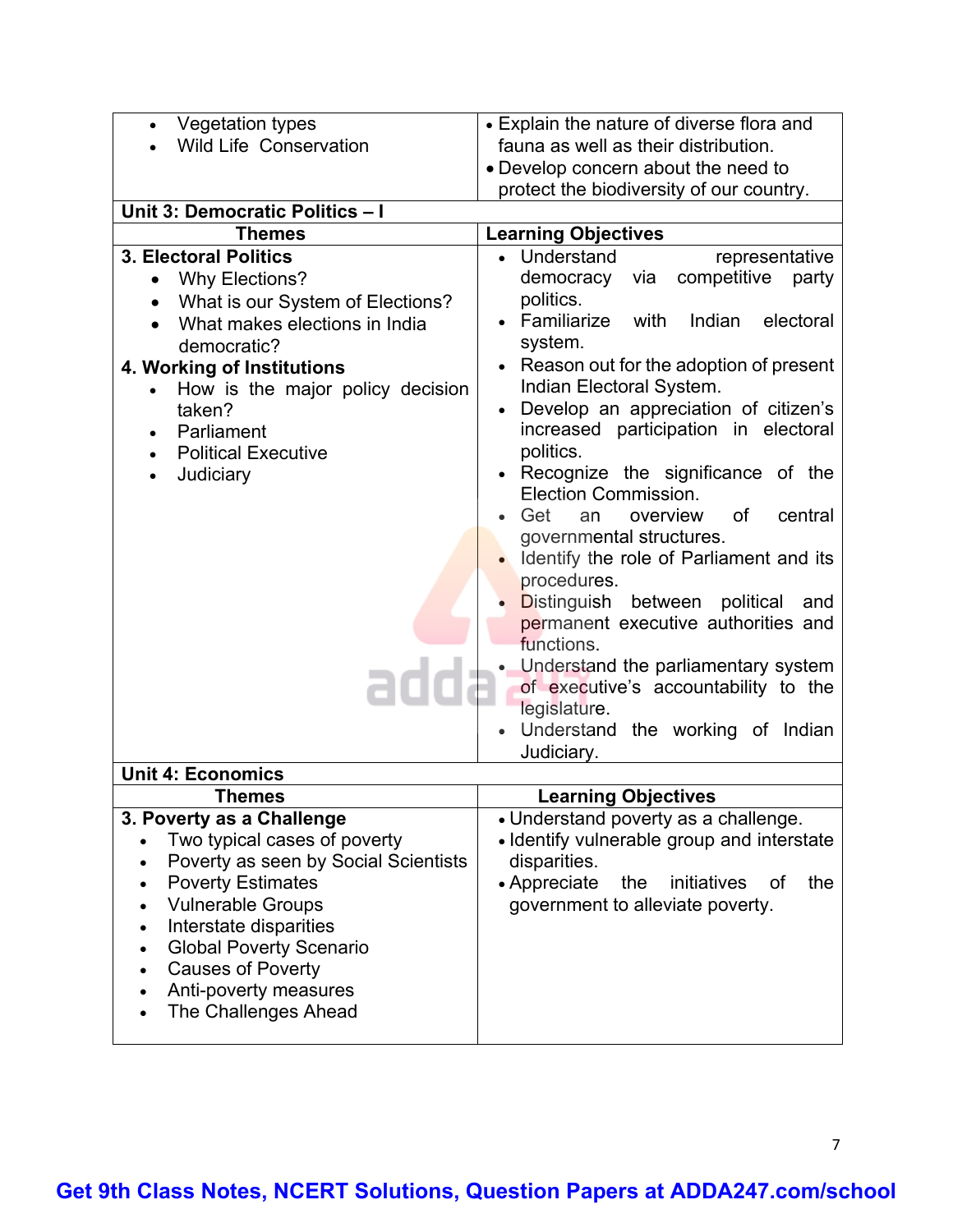#### **LIST OF MAP ITEMS CLASS IX (2021-22) TERM- II**

**---------------------------------------------------------------------------------------------------------------------**

#### **SUBJECT - HISTORY**

#### **Chapter-2: Socialism in Europe and the Russian Revolution**

Outline Political Map of World (For locating and labeling / Identification)

#### • **Major countries of First World War**

(Central Powers and Allied Powers)

*Central Powers* - Germany, Austria-Hungary, Turkey (Ottoman Empire) *Allied Powers* - France, England, Russia, U.S.A.

#### **Chapter-3: Nazism and Rise of Hitler**

Outline Political Map of World (For locating and labeling / Identification)

#### • **Major countries of Second World War**

*Axis Powers* – Germany, Italy, Japan

*Allied Powers* – UK, France, Former USSR, USA

#### • **Territories under German expansion** (Nazi Power)

Austria, Poland, Czechoslovakia (only Slovakia shown in the map), Denmark, Lithuania, France, Belgium

#### **SUBJECT – GEOGRAPHY** (Outline Political Map of India)

#### **Chapter -3: Drainage**

- Rivers: (Identification only)
	- o *The Himalayan River Systems*-The Indus, The Ganges, and The Satluj
	- o *The Peninsular rivers*-The Narmada, The Tapi, The Kaveri, The Krishna, The Godavari, The Mahanadi
- Lakes: Wular, Pulicat, Sambhar, Chilika

#### **Chapter - 4: Climate**

• Areas receiving rainfall less than 20 cm and over 400 cm (Identification only)

#### **Chapter - 5: Natural Vegetation and Wild Life**

- Vegetation Type: Tropical Evergreen Forest, Tropical Deciduous Forest, Thorn Forest, Montane Forests and Mangrove- For identification only
- National Parks: Corbett, Kaziranga, Ranthambor, Shivpuri, Kanha, Simlipal & Manas
- Bird Sanctuaries: Bharatpur and Ranganthitto
- Wild Life Sanctuaries: Sariska, Mudumalai, Rajaji, Dachigam (Location and Labelling)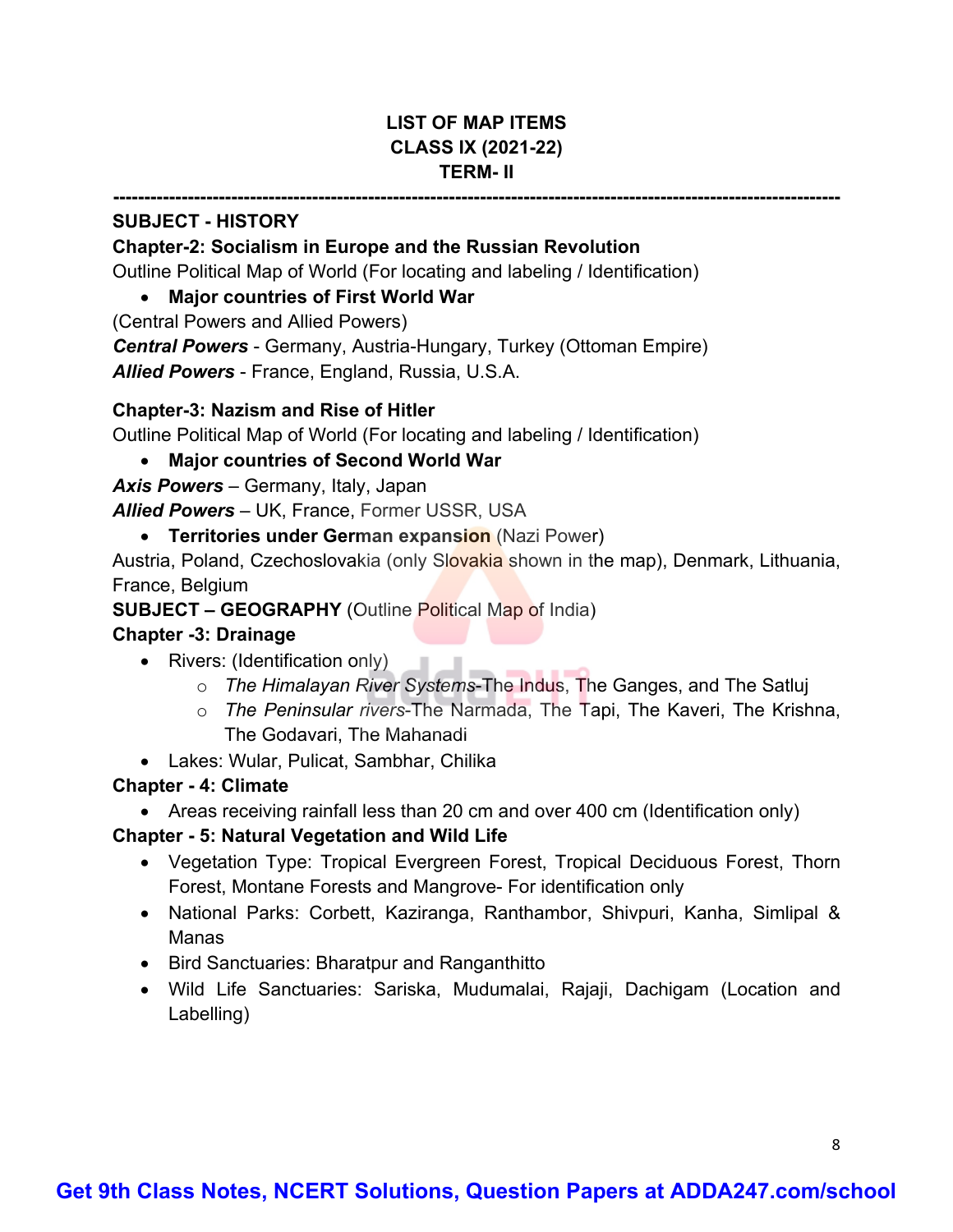|                            | <b>Marks</b>    | <b>Description</b>                                          |            |
|----------------------------|-----------------|-------------------------------------------------------------|------------|
| <b>Periodic Assessment</b> | 10              |                                                             |            |
|                            | <b>Marks</b>    | Pen Paper Test                                              | 5<br>marks |
|                            |                 |                                                             |            |
|                            |                 | Assessment using multiple strategies                        | 5          |
|                            |                 | For example, Quiz, Debate, Role Play,                       | marks      |
|                            |                 | Discussion, Visual<br>Group<br>Viva,                        |            |
|                            |                 | Expression, Interactive Bulletin Boards,                    |            |
|                            |                 | Gallery Walks, Exit Cards, Concept                          |            |
|                            |                 | Maps,<br>Peer<br>Assessment,<br>Self-                       |            |
|                            |                 | Assessment, etc.                                            |            |
|                            |                 |                                                             |            |
| <b>Portfolio</b>           | 5 Marks         | • Classwork and Assignments                                 |            |
|                            |                 | • Any exemplary work done by the student                    |            |
|                            |                 | Reflections, Narrations, Journals, etc.                     |            |
|                            |                 | • Achievements of the student in the subject                |            |
|                            |                 | throughout the year                                         |            |
|                            |                 | <b>Participation of the student in different activities</b> |            |
|                            |                 | like Heritage India Quiz                                    |            |
| <b>Subject Enrichment</b>  | 5 Marks         | • Project Work                                              |            |
| <b>Activity</b>            |                 |                                                             |            |
|                            |                 | ---                                                         |            |
| <b>TOTAL</b>               | <b>20 MARKS</b> |                                                             |            |

#### **PROJECT WORK**

#### **CLASS IX (2021-22)**

- **05 Marks** 1. Every student has to compulsorily undertake one project on Disaster Management.
	- 2. **Objectives**: The main objectives of giving project work on Disaster Management to the students are to:
		- a. create awareness in them about different disasters, their consequences and management
		- b. prepare them in advance to face such situations
		- c. ensure their participation in disaster mitigation plans
		- d. enable them to create awareness and preparedness among the community.
	- 3. The project work should also help in enhancing the Life Skills of the students.
	- 4. If possible, *different forms of art* may be integrated in the project work.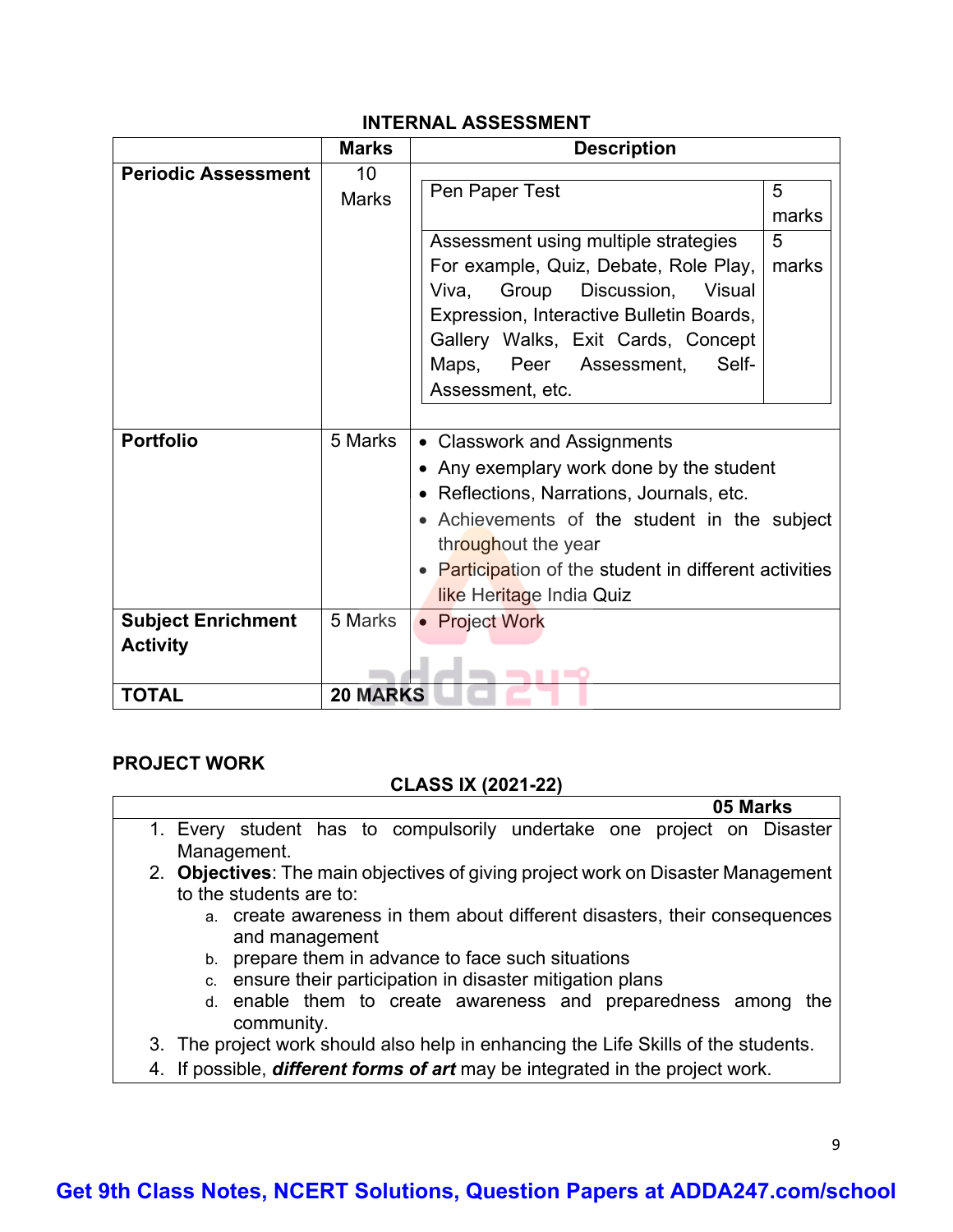- 5. In order to realize the expected objectives completely, it would be required of the Principals / Teachers to muster support from various local authorities and organizations like the Disaster Management Authorities, Relief, Rehabilitation and the Disaster Management Departments of the States, Office of the District Magistrate/ Deputy Commissioners, Fire Service, Police, Civil Defense etc. in the area where the schools are located.
- 6. The distribution of marks over different aspects relating to Project Work is as follows:

| <b>S. No.</b> | <b>Aspects</b>                             | <b>Marks</b> |
|---------------|--------------------------------------------|--------------|
| а.            | Content accuracy, originality and analysis |              |
| b.            | Presentation and creativity                |              |
|               | Viva Voce                                  |              |

7. The project carried out by the students should subsequently be shared among themselves through interactive sessions such as exhibitions, panel discussions, etc. 8. All documents pertaining to assessment under this activity should be meticulously maintained by the schools.

9. A Summary Report should be prepared highlighting:

- a. objectives realized through individual work and group interactions
- b. calendar of activities
- c. innovative ideas generated in the process (like comic strips, drawings, illustrations, script play etc.);
- d. list of questions asked in viva voce.

10. It is to be noted here by all the teachers and students that the projects and models prepared should be made from eco-friendly products without incurring too much expenditure.

11. The Project Report should be handwritten by the students themselves.

12. The record of the project work (internal assessment) should be kept for a period of three months for verification, if any.

#### *Note: Please procure latest reprinted edition of prescribed NCERT textbooks.*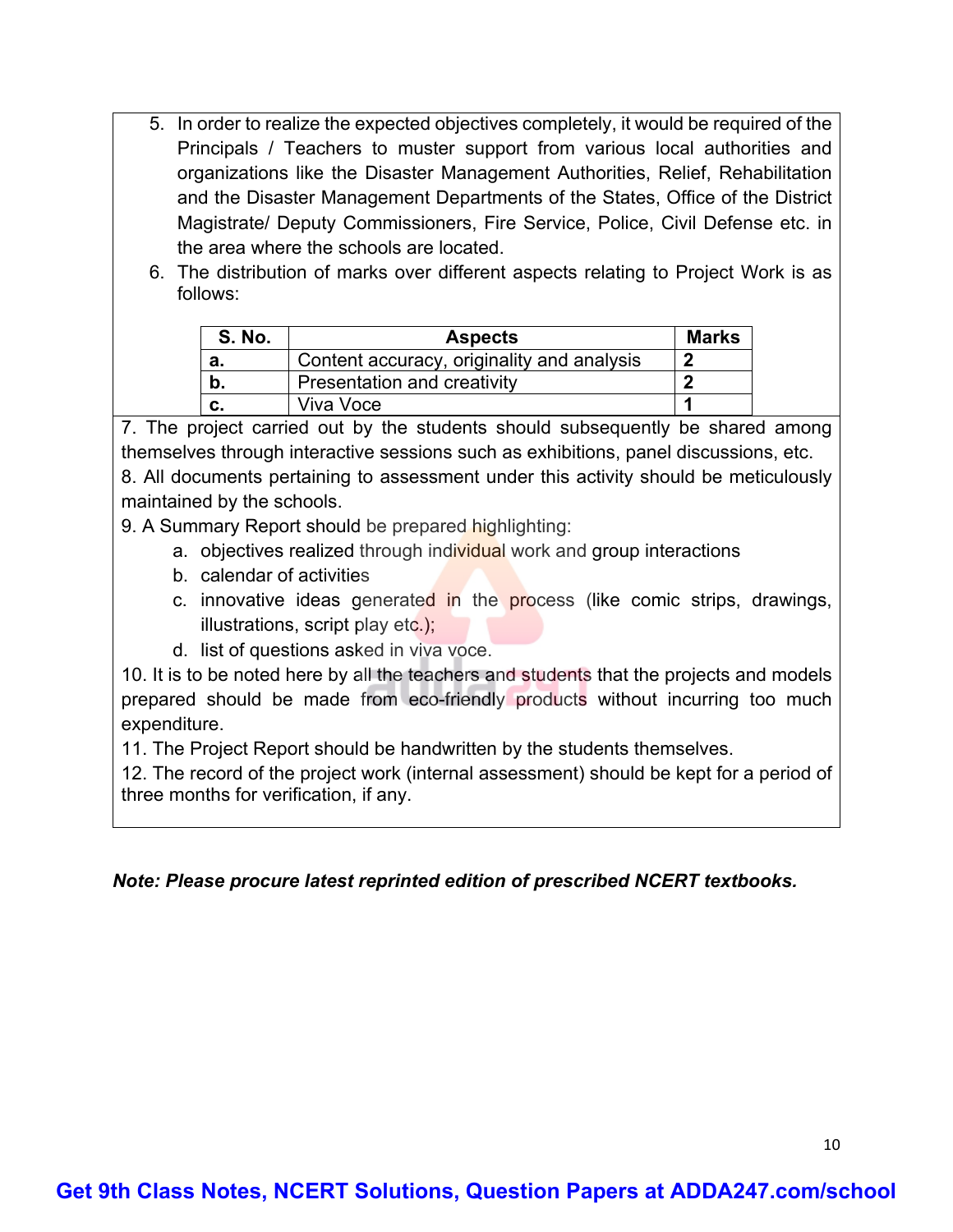#### **COURSE STRUCTURE CLASS X (2021-22)**

#### **TERM - I**

|     | <b>M. MARKS: 40</b>                 |                       |              |
|-----|-------------------------------------|-----------------------|--------------|
| No. | <b>Units</b>                        | <b>No. of Periods</b> | <b>Marks</b> |
|     | India and the Contemporary World -1 | 12                    | 10           |
|     | Contemporary India - I              | 16                    | 10           |
| Ш   | Democratic Politics - I             | 14                    | 10           |
| IV  | Economics                           | 20                    | 10           |
|     | Гоtal                               | 62                    | 40           |

**TERM- II**

|     |                                     | <b>M. MARKS: 40</b>   |              |
|-----|-------------------------------------|-----------------------|--------------|
| No. | <b>Units</b>                        | <b>No. of Periods</b> | <b>Marks</b> |
|     | India and the Contemporary World -1 | 34                    | 10           |
|     | Contemporary India - I              | 19                    | 10           |
|     | Democratic Politics - I             | 14                    | 10           |
|     | Economics                           | 22                    | 10           |
|     | Total                               | 89                    | 40           |

# **COURSE CONTENT - X**

| TERM- I                                                                                                                                                                                                                                                                          |                                                                                                                                                                                                                                                                                                                                                                                                                                                                                                                                   |  |  |
|----------------------------------------------------------------------------------------------------------------------------------------------------------------------------------------------------------------------------------------------------------------------------------|-----------------------------------------------------------------------------------------------------------------------------------------------------------------------------------------------------------------------------------------------------------------------------------------------------------------------------------------------------------------------------------------------------------------------------------------------------------------------------------------------------------------------------------|--|--|
| Unit 1: India and the Contemporary World - II                                                                                                                                                                                                                                    |                                                                                                                                                                                                                                                                                                                                                                                                                                                                                                                                   |  |  |
| Themes                                                                                                                                                                                                                                                                           | <b>Learning Objectives</b>                                                                                                                                                                                                                                                                                                                                                                                                                                                                                                        |  |  |
| <b>Section 1: Events and Processes</b>                                                                                                                                                                                                                                           |                                                                                                                                                                                                                                                                                                                                                                                                                                                                                                                                   |  |  |
| 1. The Rise of Nationalism in Europe<br>The French Revolution and the Idea of<br>the Nation<br>The Making of Nationalism in Europe<br>The Age of Revolutions: 1830-1848<br>$\bullet$<br>The Making of Germany and Italy<br>Visualizing the Nation<br>Nationalism and Imperialism | Enable the learners to identify and<br>$\bullet$<br>comprehend<br>the<br>forms<br>in<br>which<br>nationalism developed along with the<br>formation of nation states in Europe in<br>the post-1830 period.<br>Establish the relationship and bring out<br>$\bullet$<br>difference<br>between<br>the<br>European<br>anti-colonial<br>and<br>nationalism<br>nationalisms.<br>Understand the<br>the<br>idea<br>way<br>0f<br>$\bullet$<br>nationalism emerged and led to the<br>formation of nation states in Europe and<br>elsewhere. |  |  |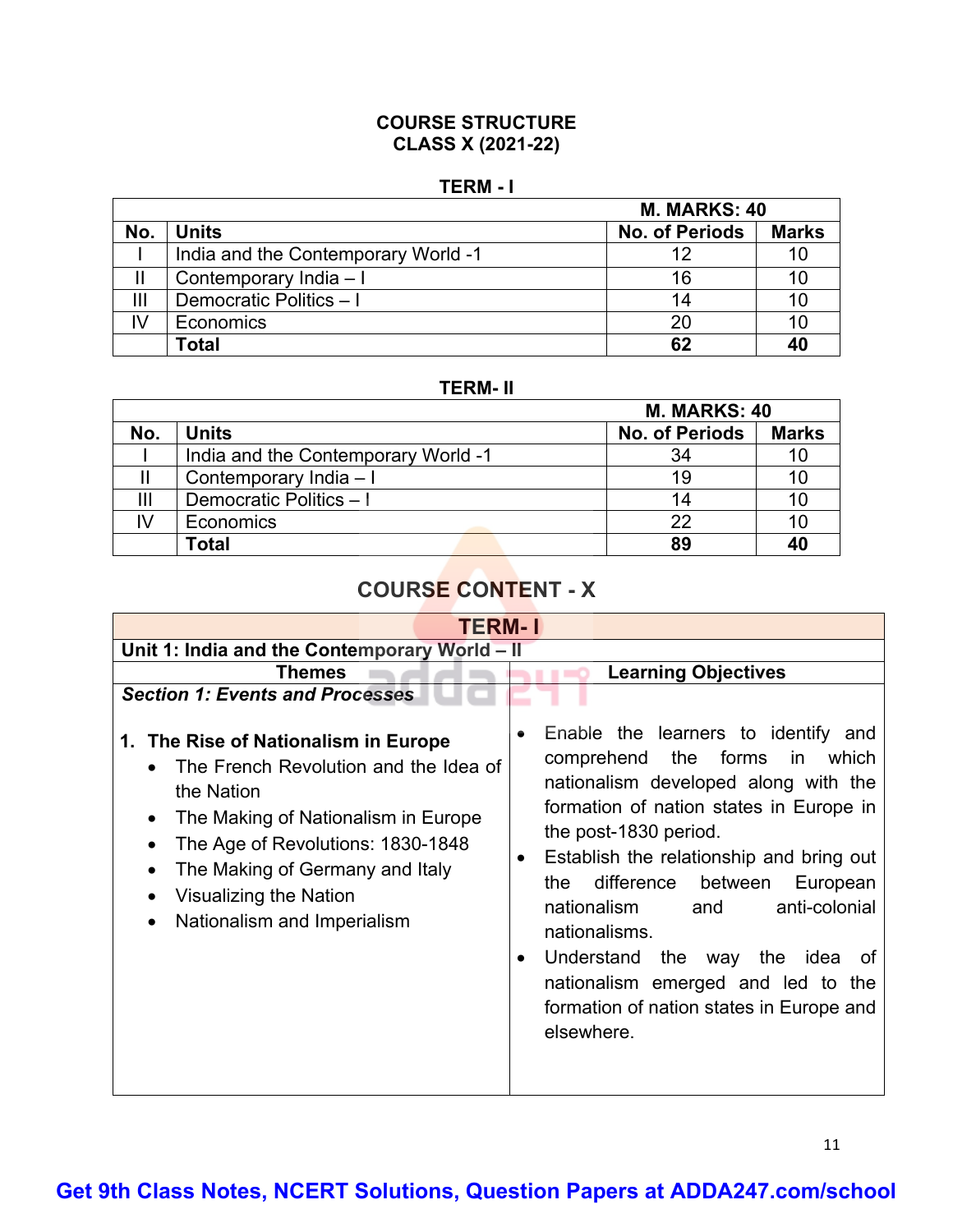| Unit 2: Contemporary India - II                                                                                                                 |                                                 |  |  |
|-------------------------------------------------------------------------------------------------------------------------------------------------|-------------------------------------------------|--|--|
| <b>Themes</b>                                                                                                                                   | <b>Learning Objectives</b>                      |  |  |
| 1. Resources and Development                                                                                                                    | • Understand the value of resources and         |  |  |
| <b>Types of Resources</b>                                                                                                                       | the need for their judicious utilization        |  |  |
| Development of Resources                                                                                                                        | and conservation.                               |  |  |
| Resource Planning in India                                                                                                                      |                                                 |  |  |
| <b>Land Resources</b>                                                                                                                           |                                                 |  |  |
| <b>Land Utilization</b>                                                                                                                         |                                                 |  |  |
| Land Use Pattern in India<br>$\bullet$                                                                                                          |                                                 |  |  |
| Land Degradation and Conservation                                                                                                               |                                                 |  |  |
| <b>Measures</b>                                                                                                                                 |                                                 |  |  |
| Soil as a Resource                                                                                                                              |                                                 |  |  |
| <b>Classification of Soils</b>                                                                                                                  |                                                 |  |  |
| Soil Erosion and Soil Conservation                                                                                                              |                                                 |  |  |
|                                                                                                                                                 |                                                 |  |  |
| 3. Water Resources                                                                                                                              |                                                 |  |  |
| Water Scarcity and The Need for Water<br>٠                                                                                                      | Comprehend the importance of water<br>$\bullet$ |  |  |
| <b>Conservation and Management</b>                                                                                                              | as a resource as well as develop                |  |  |
| Multi-Purpose River<br>Projects<br>and                                                                                                          | awareness towards its judicious use             |  |  |
| Water<br><b>Resources</b><br>Integrated                                                                                                         | and conservation.                               |  |  |
| Management                                                                                                                                      | Identify different Dams in the country.         |  |  |
| <b>Rainwater Harvesting</b>                                                                                                                     |                                                 |  |  |
| Note: The theoretical aspect of chapter 'Water Resources' to be                                                                                 |                                                 |  |  |
| assessed in the Periodic Tests only and will not be evaluated in Board<br>Examination. However, the map items of this chapter as listed will be |                                                 |  |  |
| evaluated in Board Examination.                                                                                                                 |                                                 |  |  |
|                                                                                                                                                 |                                                 |  |  |
| 4. Agriculture                                                                                                                                  | Explain the importance of agriculture in        |  |  |
| Types of farming                                                                                                                                | national economy.                               |  |  |
| <b>Cropping Pattern</b>                                                                                                                         | Identify various types of farming and           |  |  |
| <b>Major Crops</b>                                                                                                                              | discuss the various farming methods;            |  |  |
| <b>Technological and Institutional Reforms</b>                                                                                                  | describe the spatial distribution of major      |  |  |
| Impact of Globalization on Agriculture                                                                                                          | crops as well as understand the                 |  |  |
|                                                                                                                                                 | relationship between rainfall regimes           |  |  |
|                                                                                                                                                 | and cropping pattern.                           |  |  |
|                                                                                                                                                 | Explain various government policies for         |  |  |
|                                                                                                                                                 | institutional as well as technological          |  |  |
|                                                                                                                                                 | reforms since independence.                     |  |  |
|                                                                                                                                                 |                                                 |  |  |
|                                                                                                                                                 |                                                 |  |  |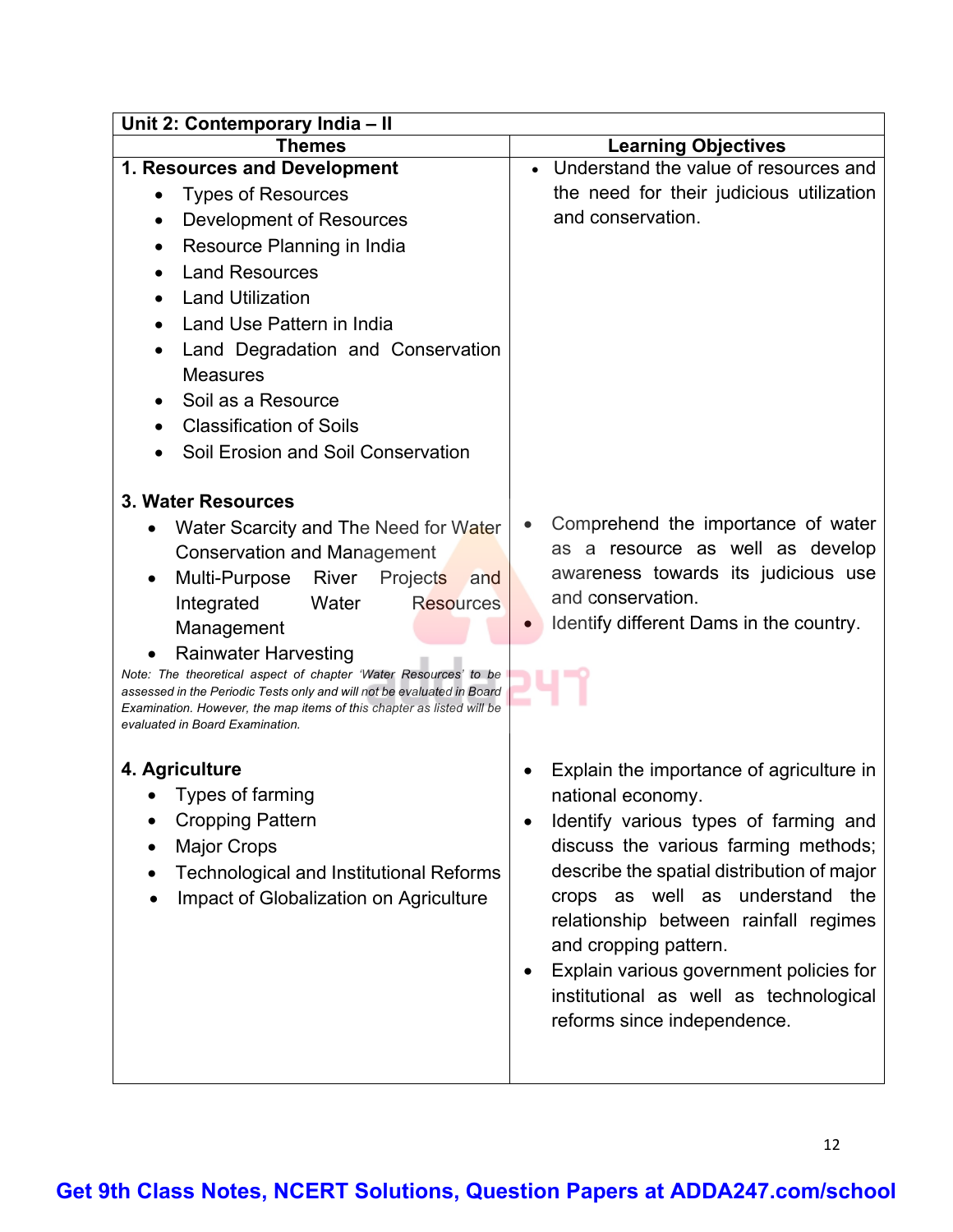| Unit 3: Democratic Politics - II                                                                                                                                                                                                                                                                                  |                                                                                                                                                                                                                                                                                                                                                      |  |
|-------------------------------------------------------------------------------------------------------------------------------------------------------------------------------------------------------------------------------------------------------------------------------------------------------------------|------------------------------------------------------------------------------------------------------------------------------------------------------------------------------------------------------------------------------------------------------------------------------------------------------------------------------------------------------|--|
| <b>Themes</b>                                                                                                                                                                                                                                                                                                     | <b>Learning Objectives</b>                                                                                                                                                                                                                                                                                                                           |  |
| 1. Power Sharing<br>Case Studies of Belgium and Sri Lanka<br>Why power sharing is desirable?<br>$\bullet$<br>Forms of Power Sharing<br>$\bullet$<br>2. Federalism<br>What is Federalism?<br>What make India a Federal Country?<br>$\bullet$<br>How is Federalism practiced?<br>Decentralization in India          | Familiarize with the centrality of power<br>$\bullet$<br>sharing in a democracy.<br>Understand the working of spatial and<br>$\bullet$<br>social power sharing mechanisms.<br>federal<br>Analyse<br>provisions<br>and<br>institutions.<br>Explain decentralization in rural and<br>urban areas.                                                      |  |
| <b>Unit 4: Economics</b>                                                                                                                                                                                                                                                                                          |                                                                                                                                                                                                                                                                                                                                                      |  |
| <b>Themes</b>                                                                                                                                                                                                                                                                                                     | <b>Learning Objectives</b>                                                                                                                                                                                                                                                                                                                           |  |
| 1. Development<br><b>What Development Promises - Different</b><br>$\bullet$<br>people different goals<br>Income and other goals<br>٠<br><b>National Development</b><br>How to compare different countries or<br>states?<br>Income and other criteria<br><b>Public Facilities</b><br>Sustainability of development | Familiarize<br>with<br>concepts<br>οf<br>$\bullet$<br>macroeconomics.<br>Understand the rationale for overall<br>human development in our country,<br>which includes the rise of income,<br>improvements in health and education<br>rather than income.<br>Understand the importance of quality of<br>$\bullet$<br>life and sustainable development. |  |
| 2. Sectors of the Indian Economy<br><b>Sectors of Economic Activities</b><br>Comparing the three sectors<br>Primary, Secondary<br>Tertiary<br>and<br>Sectors in India<br>Division of sectors as organized and<br>unorganized<br>Sectors in terms of ownership: Public<br>and Private Sectors                      | Identify major employment generating<br>sectors.<br>Reason out the government investment<br>in different sectors of economy.                                                                                                                                                                                                                         |  |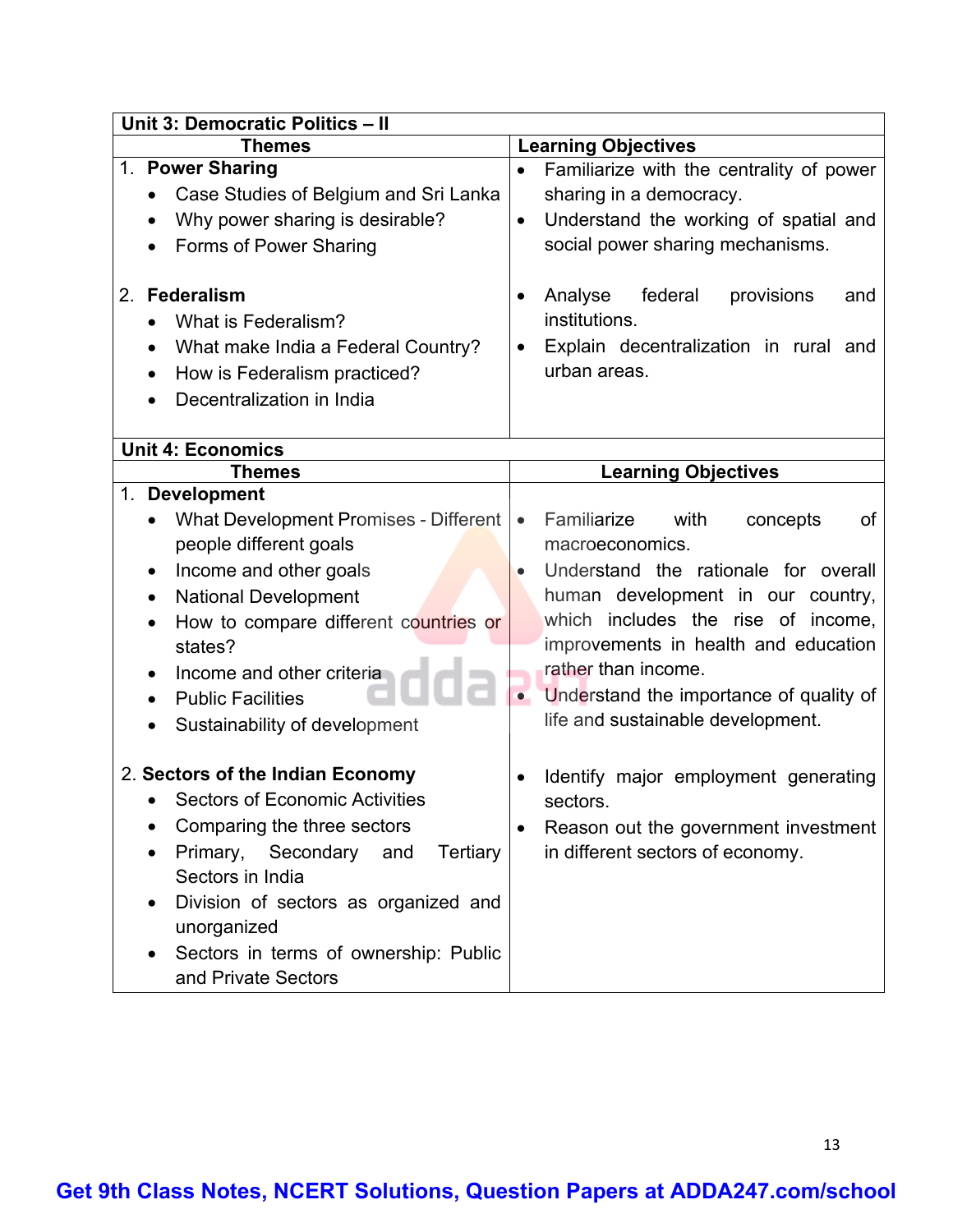#### **LIST OF MAP ITEMS CLASS X (2021-22) TERM – I**

# **-------------------------------------------------------------------------------------------------------------------**

#### **A. GEOGRAPHY**

#### **Chapter 1: Resources and Development**

a. Major soil Types

#### **Chapter 3: Water Resources**

#### **Dams:**

- a. Salal
- b. Bhakra Nangal
- c. Tehri
- d. Rana Pratap Sagar
- e. Sardar Sarovar
- f. Hirakud
- g. Nagarjuna Sagar
- h. Tungabhadra

Note: The theoretical aspect of chapter 'Water Resources' to be assessed in the Periodic Tests only and will not be evaluated in Board Examination. However, the map items of this chapter as listed above will be evaluated in Board Examination**.**

#### **Chapter 4: Agriculture**

- apter 4: Agriculture<br>a. Major areas of Rice and Wheat
- b. Largest / Major producer States of Sugarcane, Tea, Coffee, Rubber, Cotton and **Jute**

14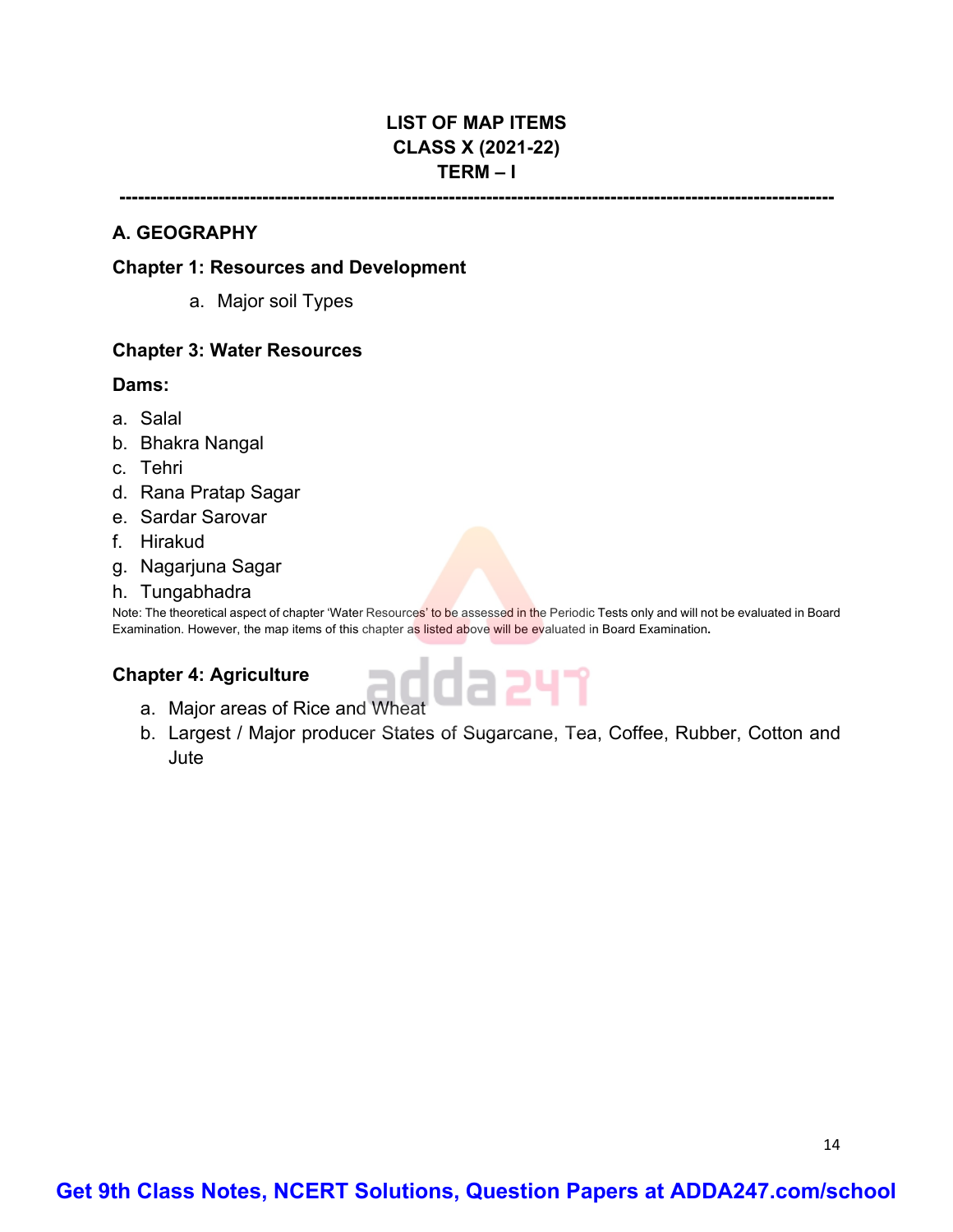# **COURSE CONTENT – X**

| TERM - II                                                                                                                                                                                                    |                                                                                                                                                                                                                                                                                                                                             |  |  |  |
|--------------------------------------------------------------------------------------------------------------------------------------------------------------------------------------------------------------|---------------------------------------------------------------------------------------------------------------------------------------------------------------------------------------------------------------------------------------------------------------------------------------------------------------------------------------------|--|--|--|
| Unit 1: India and the Contemporary World - II                                                                                                                                                                |                                                                                                                                                                                                                                                                                                                                             |  |  |  |
| Themes                                                                                                                                                                                                       | <b>Learning Objectives</b>                                                                                                                                                                                                                                                                                                                  |  |  |  |
| <b>Section 1: Events and Processes</b><br>2. Nationalism in India<br>The First World War, Khilafat and Non -<br>Cooperation<br>Differing Strands within the Movement<br>٠                                    | Recognize the characteristics of Indian<br>nationalism through a case study of<br>Non-Cooperation<br>Civil<br>and<br>Disobedience Movement.<br>Analyze the nature of the diverse social<br>$\bullet$                                                                                                                                        |  |  |  |
| <b>Towards Civil Disobedience</b><br>$\bullet$<br>The Sense of Collective Belonging<br>$\bullet$                                                                                                             | movements of the time.<br>Familiarize with the writings and ideals of<br>different political groups and individuals.<br>Appreciate the ideas promoting Pan<br>Indian belongingness.                                                                                                                                                         |  |  |  |
| Section 2: Livelihoods, Economies and<br><b>Societies</b><br>Note: Any one theme of the following. The theme selected should be                                                                              |                                                                                                                                                                                                                                                                                                                                             |  |  |  |
| assessed in the periodic test only and will not be evaluated in the<br>board examination:                                                                                                                    |                                                                                                                                                                                                                                                                                                                                             |  |  |  |
| 3. The Making of a Global World                                                                                                                                                                              | Show that globalization has a long<br>$\bullet$<br>history and point to the shifts within the<br>process.                                                                                                                                                                                                                                   |  |  |  |
| The Pre-modern world<br>The Nineteenth Century (1815-1914)<br>$\bullet$<br>The Inter war Economy<br>Rebuilding a World Economy: The<br>Post-War Era                                                          | Analyze the implication of globalization<br>$\bullet$<br>for local economies.<br><b>Discuss</b><br>how<br>globalization<br><b>is</b><br>$\bullet$<br>differently<br>by<br>different<br>experienced                                                                                                                                          |  |  |  |
| 4. The Age of Industrialization                                                                                                                                                                              | social groups.                                                                                                                                                                                                                                                                                                                              |  |  |  |
| Before the Industrial Revolution<br><b>Hand Labour and Steam Power</b><br>Industrialization in the colonies<br><b>Factories Come Up</b><br>The Peculiarities of Industrial Growth<br><b>Market for Goods</b> | Familiarize with the Pro- to-Industrial<br>$\bullet$<br>phase and Early – factory system.<br>Familiarize with<br>the<br>of<br>process<br>$\bullet$<br>industrialization and its impact on labour<br>class.<br>Enable<br>understand<br>them<br>to<br>$\bullet$<br>industrialization in the colonies with<br>reference to Textile industries. |  |  |  |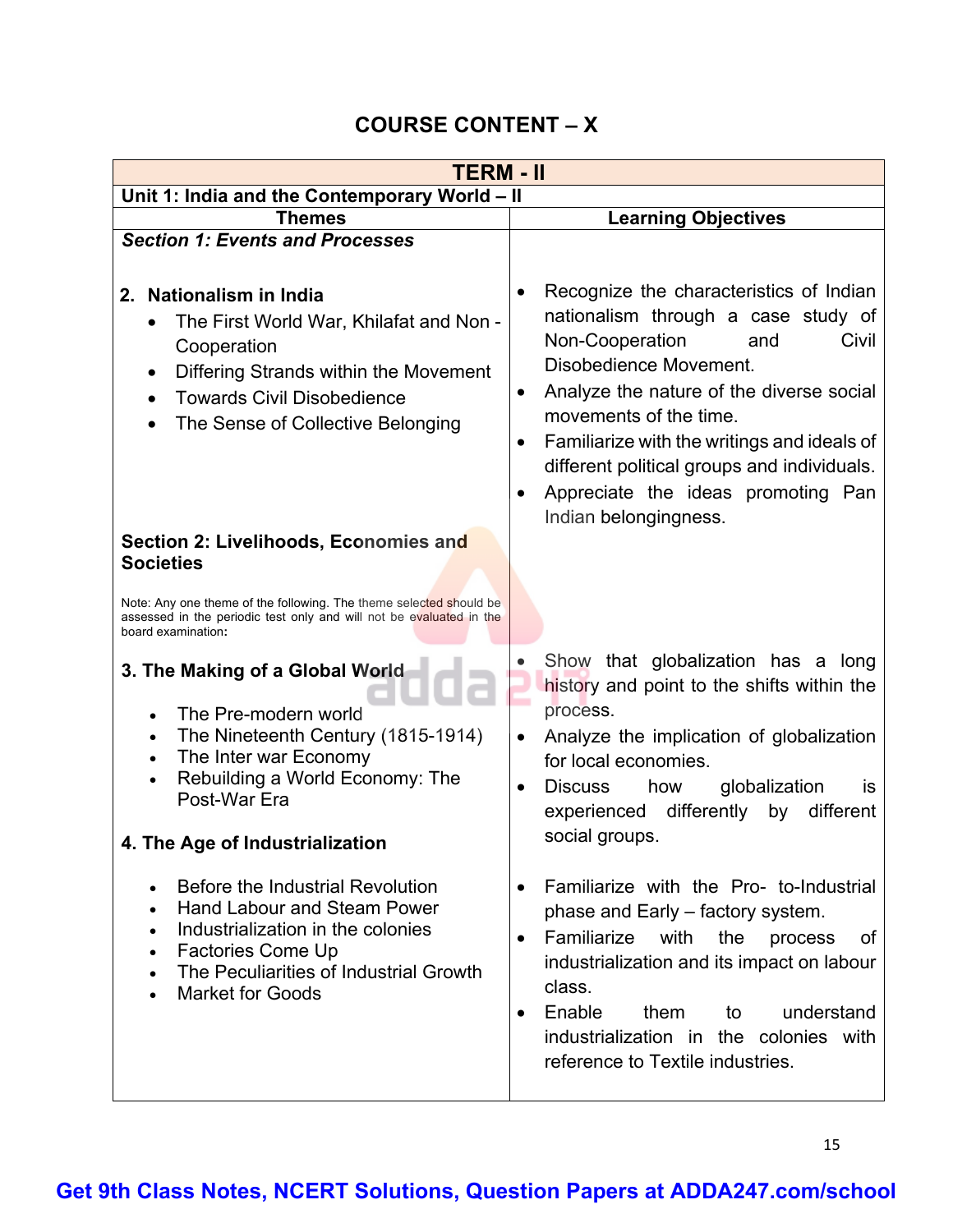| Unit 2: Contemporary India - II                                                                                                                                                                                                                                                                                                                                                                                                                                                                                                                                                                                                                         |                                                                                                                                                                                                                                                                                                                                                                  |  |  |
|---------------------------------------------------------------------------------------------------------------------------------------------------------------------------------------------------------------------------------------------------------------------------------------------------------------------------------------------------------------------------------------------------------------------------------------------------------------------------------------------------------------------------------------------------------------------------------------------------------------------------------------------------------|------------------------------------------------------------------------------------------------------------------------------------------------------------------------------------------------------------------------------------------------------------------------------------------------------------------------------------------------------------------|--|--|
| Themes                                                                                                                                                                                                                                                                                                                                                                                                                                                                                                                                                                                                                                                  | <b>Learning Objectives</b>                                                                                                                                                                                                                                                                                                                                       |  |  |
| 5. Minerals and Energy Resources<br>What is a mineral?<br>Mode of occurrence of Minerals<br><b>Ferrous and Non-Ferrous Minerals</b><br><b>Non-Metallic Minerals</b><br><b>Rock Minerals</b><br><b>Conservation of Minerals</b><br><b>Energy Resources</b><br>Conventional<br>Non-<br>and<br>$\Omega$<br>Conventional<br><b>Conservation of Energy Resources</b><br>Note: The theoretical aspect of chapter 'Minerals and Energy<br>Resources' to be assessed in the Periodic Tests only and will not be<br>evaluated in Board Examination. However, the map items of this<br>chapter as given in the Map List will be evaluated in Board<br>Examination | Identify different types of minerals and<br>$\bullet$<br>energy resources and places of their<br>availability<br>Feel the need for their judicious<br>$\bullet$<br>utilization                                                                                                                                                                                   |  |  |
| 6. Manufacturing Industries<br>Importance of manufacturing<br>$\bullet$<br>Contribution of Industry to National<br>$\bullet$<br>Economy<br><b>Industrial Location</b><br>٠<br><b>Classification of Industries</b><br>$\bullet$<br>Spatial distribution<br>٠<br>Industrial pollution and environmental<br>degradation<br><b>Control of Environmental Degradation</b><br>$\bullet$                                                                                                                                                                                                                                                                        | Bring out the importance of industries in<br>the national economy as well as<br>understand the regional disparities<br>which resulted due to concentration of<br>industries in some areas.<br>planned<br>Discuss the need for<br>$\bullet$<br>a<br>industrial development and debate over<br>role<br>of government<br>towards<br>the<br>sustainable development. |  |  |
| 7. Life Lines of National Economy<br>Transport - Roadways, Railways,<br>Pipelines, Waterways, Airways<br>Communication<br><b>International Trade</b><br>Tourism as a Trade                                                                                                                                                                                                                                                                                                                                                                                                                                                                              | Explain the importance of transport and<br>$\bullet$<br>communication in the ever-shrinking<br>world.<br>Understand the role of trade and<br>$\bullet$<br>tourism in the economic development of<br>a country.                                                                                                                                                   |  |  |
| Unit 3: Democratic Politics - II                                                                                                                                                                                                                                                                                                                                                                                                                                                                                                                                                                                                                        |                                                                                                                                                                                                                                                                                                                                                                  |  |  |
| Themes                                                                                                                                                                                                                                                                                                                                                                                                                                                                                                                                                                                                                                                  | <b>Learning Objectives</b>                                                                                                                                                                                                                                                                                                                                       |  |  |
| <b>6. Political Parties</b>                                                                                                                                                                                                                                                                                                                                                                                                                                                                                                                                                                                                                             |                                                                                                                                                                                                                                                                                                                                                                  |  |  |
|                                                                                                                                                                                                                                                                                                                                                                                                                                                                                                                                                                                                                                                         | Analyze party systems in democracies.                                                                                                                                                                                                                                                                                                                            |  |  |

16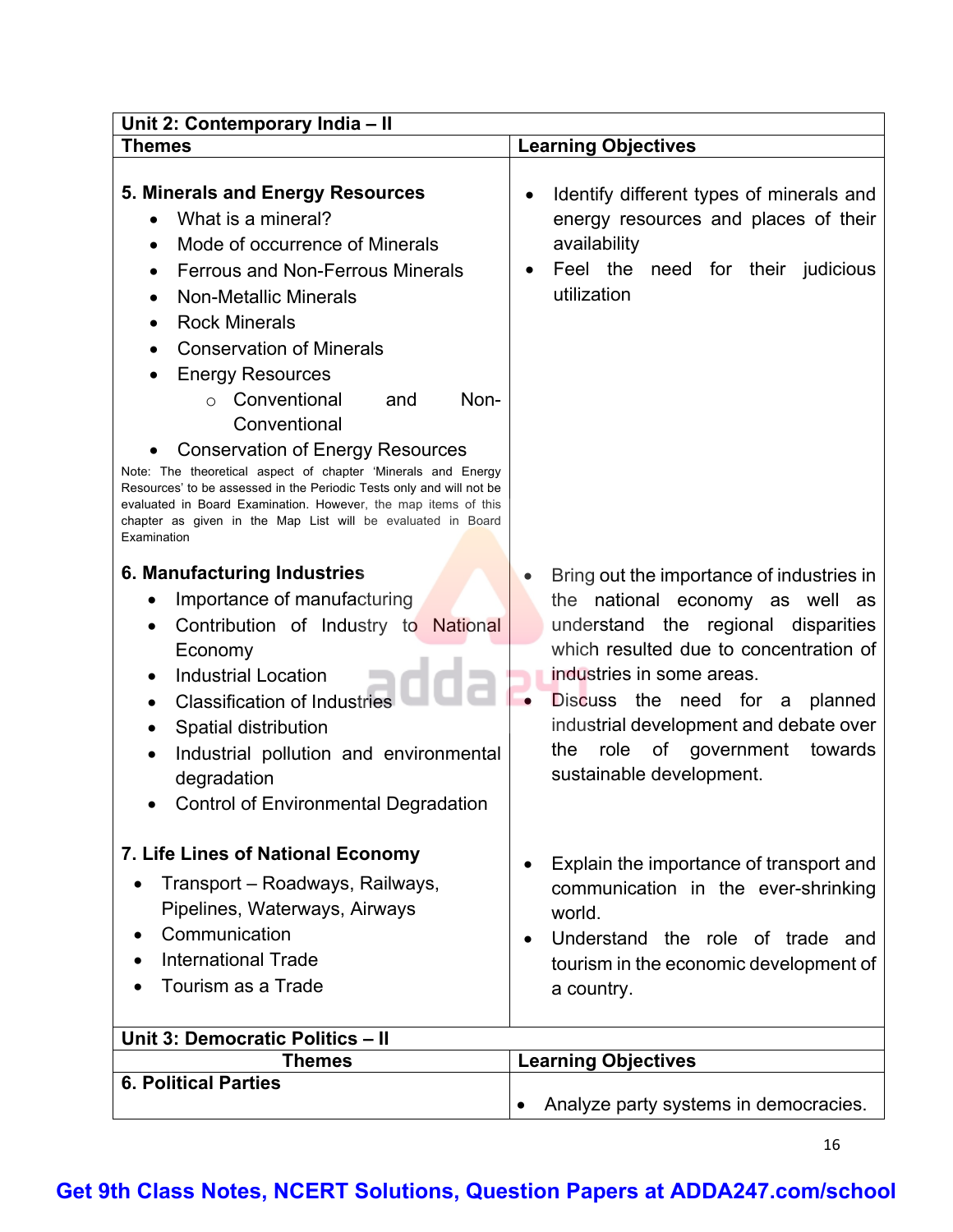| Why do we need Political Parties?<br>$\bullet$<br>How many Parties should we have?<br><b>National Political Parties</b><br>$\bullet$<br><b>State Parties</b><br>$\bullet$<br><b>Challenges to Political Parties</b><br>$\bullet$<br>How can Parties be reformed?<br><b>7. Outcomes of Democracy</b><br>How do we<br>democracy's<br>assess<br>$\bullet$<br>outcomes?<br>Accountable,<br>responsive<br>and<br>٠<br>legitimate government<br>Economic growth and development<br>٠<br>Reduction of inequality and poverty<br>$\bullet$<br>Accommodation of social diversity<br>$\bullet$<br>Dignity and freedom of the citizens<br>٠ | Introduction to major political parties,<br>$\bullet$<br>challenges faced by them and reforms in<br>the country.<br>Evaluate the functioning of democracies<br>$\bullet$<br>in comparison to alternative forms of<br>governments.<br>Understand the causes for continuation<br>$\bullet$<br>of democracy in India.<br><b>Distinguish</b><br>between<br>οf<br>sources<br>$\bullet$<br>strengths and weaknesses of Indian<br>democracy. |
|----------------------------------------------------------------------------------------------------------------------------------------------------------------------------------------------------------------------------------------------------------------------------------------------------------------------------------------------------------------------------------------------------------------------------------------------------------------------------------------------------------------------------------------------------------------------------------------------------------------------------------|---------------------------------------------------------------------------------------------------------------------------------------------------------------------------------------------------------------------------------------------------------------------------------------------------------------------------------------------------------------------------------------------------------------------------------------|
| <b>Unit 4: Economics</b>                                                                                                                                                                                                                                                                                                                                                                                                                                                                                                                                                                                                         |                                                                                                                                                                                                                                                                                                                                                                                                                                       |
| <b>Themes</b>                                                                                                                                                                                                                                                                                                                                                                                                                                                                                                                                                                                                                    | <b>Learning Objectives</b>                                                                                                                                                                                                                                                                                                                                                                                                            |
| 3. Money and Credit                                                                                                                                                                                                                                                                                                                                                                                                                                                                                                                                                                                                              |                                                                                                                                                                                                                                                                                                                                                                                                                                       |
| Money as a medium of exchange<br>Modern forms of money<br>$\bullet$<br>Loan activities of Banks<br>$\bullet$<br>Two different credit situations<br>$\bullet$<br>Terms of credit<br>$\bullet$<br>Formal sector credit in India<br>Self Help Groups for the Poor                                                                                                                                                                                                                                                                                                                                                                   | Understand money as an economic<br>concept.<br>Understand<br>financial<br>the<br>role<br>of<br>$\bullet$<br>institutions from the point of view of day-<br>to- day life.                                                                                                                                                                                                                                                              |
| <b>Globalization and the Indian Economy</b><br>Production across countries<br>Interlinking<br>production<br>across<br>$\bullet$<br>countries<br>Foreign Trade and integration<br>оf<br>٠<br>markets<br>What is globalization?<br>Factors<br>enabled<br>that<br>have<br>Globalization<br>World Trade Organization<br>Impact of Globalization on India<br>The Struggle for a fair Globalization                                                                                                                                                                                                                                    | Explain the working of the Global<br>$\bullet$<br>Economic phenomenon.                                                                                                                                                                                                                                                                                                                                                                |

17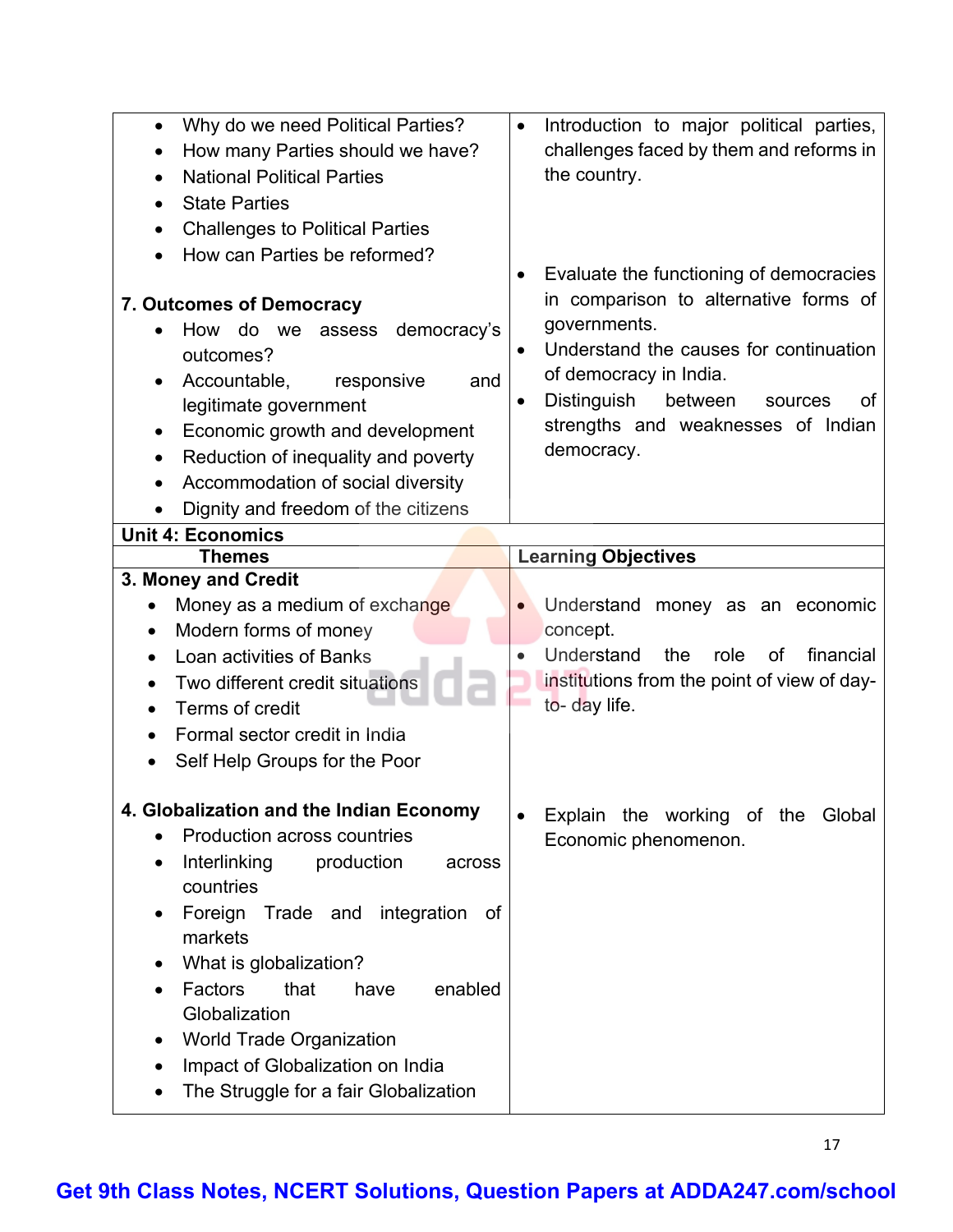#### **LIST OF MAP ITEMS CLASS X (2021-22) TERM – II**

**---------------------------------------------------------------------------------------------------------------------**

#### A. **HISTORY** (Outline Political Map of India)

**Chapter - 2 Nationalism in India** – (1918 – 1930) for Locating and Labelling / **Identification** 

#### **1. Indian National Congress Sessions:**

- a. Calcutta (Sep. 1920)
- b. Nagpur (Dec. 1920)
- c. Madras (1927)

#### 2. **Important Centres of Indian National Movement**

- a. Champaran (Bihar) Movement of Indigo Planters
- b. Kheda (Gujarat) Peasant Satyagrah
- c. Ahmedabad (Gujarat) Cotton Mill Workers Satyagraha
- d. Amritsar (Punjab) Jallianwala Bagh Incident
- e. Chauri Chaura (U.P.) Calling off the Non-Cooperation Movement

adda **2.** Ramagundam

f. Dandi (Gujarat) - Civil Disobedience Movement

#### **B. GEOGRAPHY (Outline Political Map of India)**

#### **Chapter 5: Minerals and Energy Resources**

**Power Plants-**(Locating and Labelling only)

- **a. Thermal**
	- Namrup
	- Singrauli
- **b. Nuclear**
	- Narora
	- Kakrapara
- Tarapur
- Kalpakkam

#### **Chapter 6: Manufacturing Industries** (Locating and Labelling Only) **Cotton Textile Industries:**

- a. Mumbai
- b. Indore
- c. Surat

#### **Iron and Steel Plants:**

- a. Durgapur
- b. Bokaro
- c. Jamshedpur

#### **Software Technology Parks**:

- a. Noida
- b. Gandhinagar
- c. Mumbai
- d. Pune

d. Kanpur e. Coimbatore

- d. Bhilai
- e. Vijaynagar
- f. Salem
- e. Hyderabad
- f. Bengaluru
- g. Chennai
- h. Thiruvananthapuram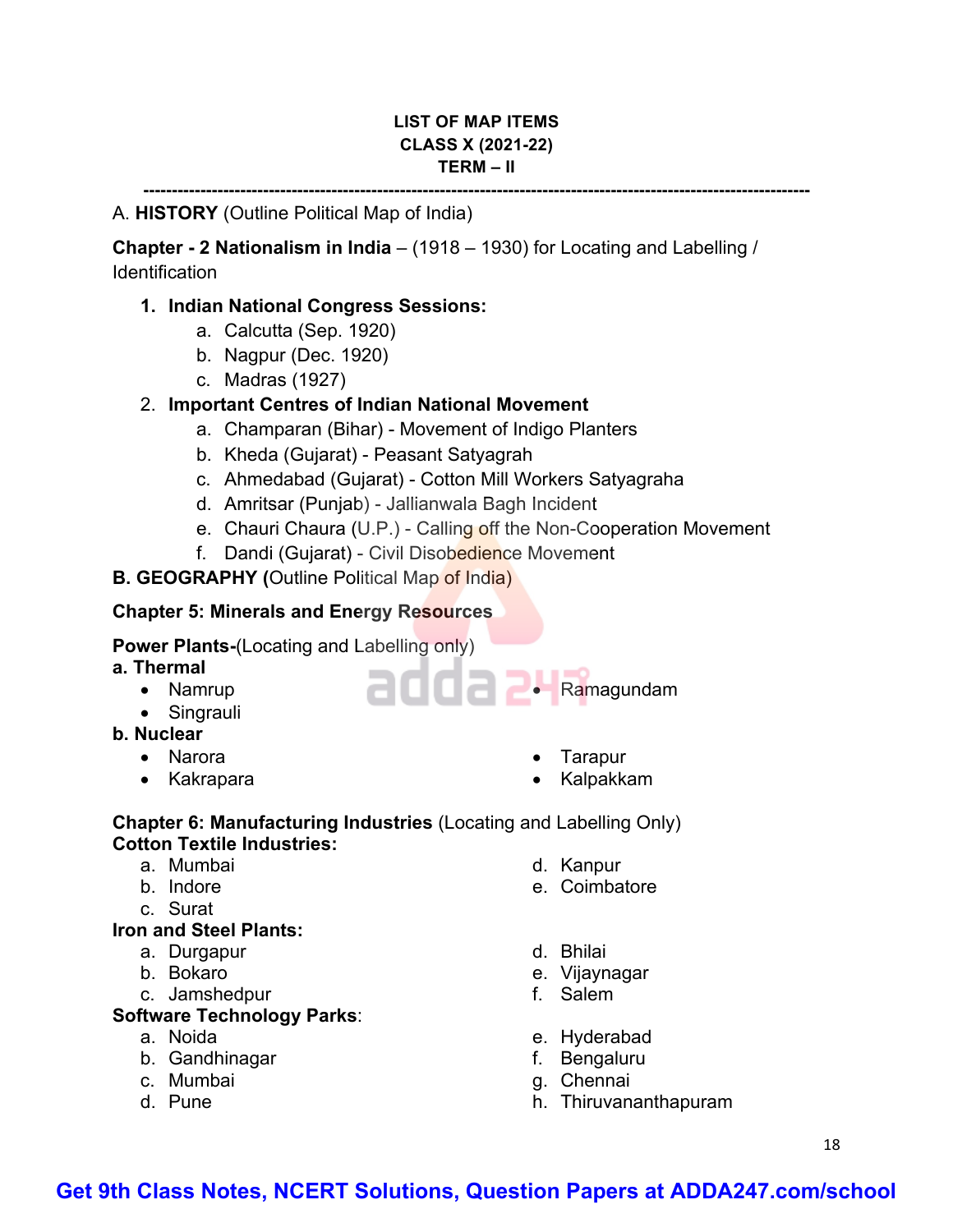#### **Chapter 7: Lifelines of National Economy**

**Major Ports:** (Locating and Labelling)

- a. Kandla
- b. Mumbai
- c. Marmagao
- d. New Mangalore
- e. Kochi

#### **International Airports:**

- a. Amritsar (Raja Sansi)
- b. Delhi (Indira Gandhi International)
- c. Mumbai (Chhatrapati Shivaji)
- d. Chennai (Meenam Bakkam)
- e. Kolkata (Netaji Subhash Chandra Bose)
- f. Hyderabad (Rajiv Gandhi)
- f. Tuticorin
- g. Chennai
- h. Vishakhapatnam
- i. Paradip
- j. Haldia

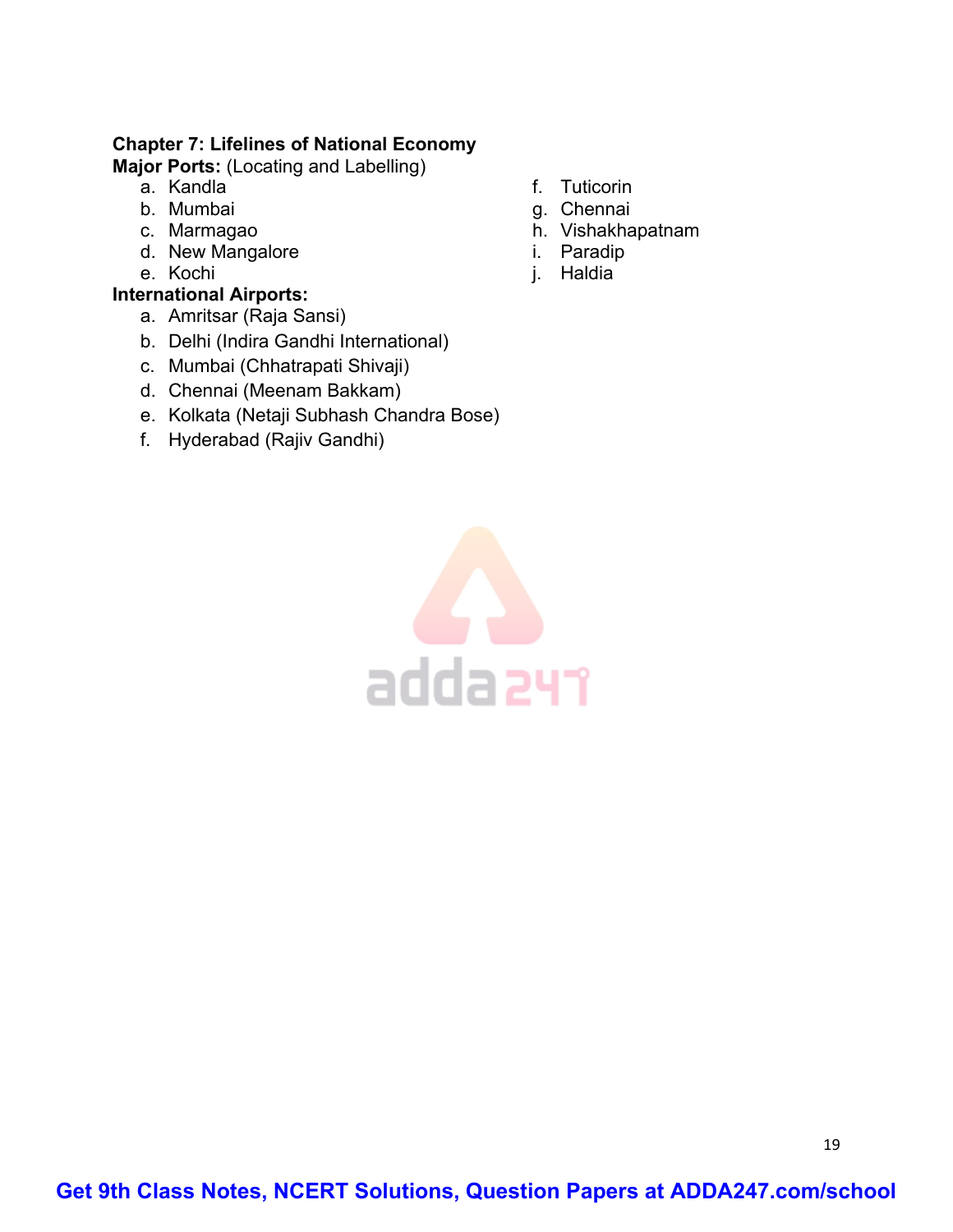#### **INTERNAL ASSESSMENT**

|                                       | <b>Marks</b>    | <b>Description</b>                                                                                                                                                                                                                                                                                                                    |  |
|---------------------------------------|-----------------|---------------------------------------------------------------------------------------------------------------------------------------------------------------------------------------------------------------------------------------------------------------------------------------------------------------------------------------|--|
| <b>Periodic Assessment</b>            | 10 Marks        | 5 marks<br>Pen Paper Test<br>Assessment<br>using<br>5 marks<br>multiple strategies<br>For<br>example,<br>Quiz,<br>Debate, Role Play, Viva,<br><b>Group Discussion, Visual</b><br>Expression,<br>Interactive<br>Bulletin Boards, Gallery<br>Walks, Exit<br>Cards,<br>Concept Maps,<br>Peer<br>Assessment,<br>Self-<br>Assessment, etc. |  |
| Portfolio                             | 5 Marks         | • Classwork and Assignments<br>• Any exemplary work done by the student<br>• Reflections, Narrations, Journals, etc.<br>Achievements of the student in the<br>subject throughout the year<br>Participation of the student in different<br>activities like Heritage India Quiz                                                         |  |
| <b>Subject Enrichment</b><br>Activity | 5 Marks         | • Project Work                                                                                                                                                                                                                                                                                                                        |  |
| <b>TOTAL</b>                          | <b>20 MARKS</b> |                                                                                                                                                                                                                                                                                                                                       |  |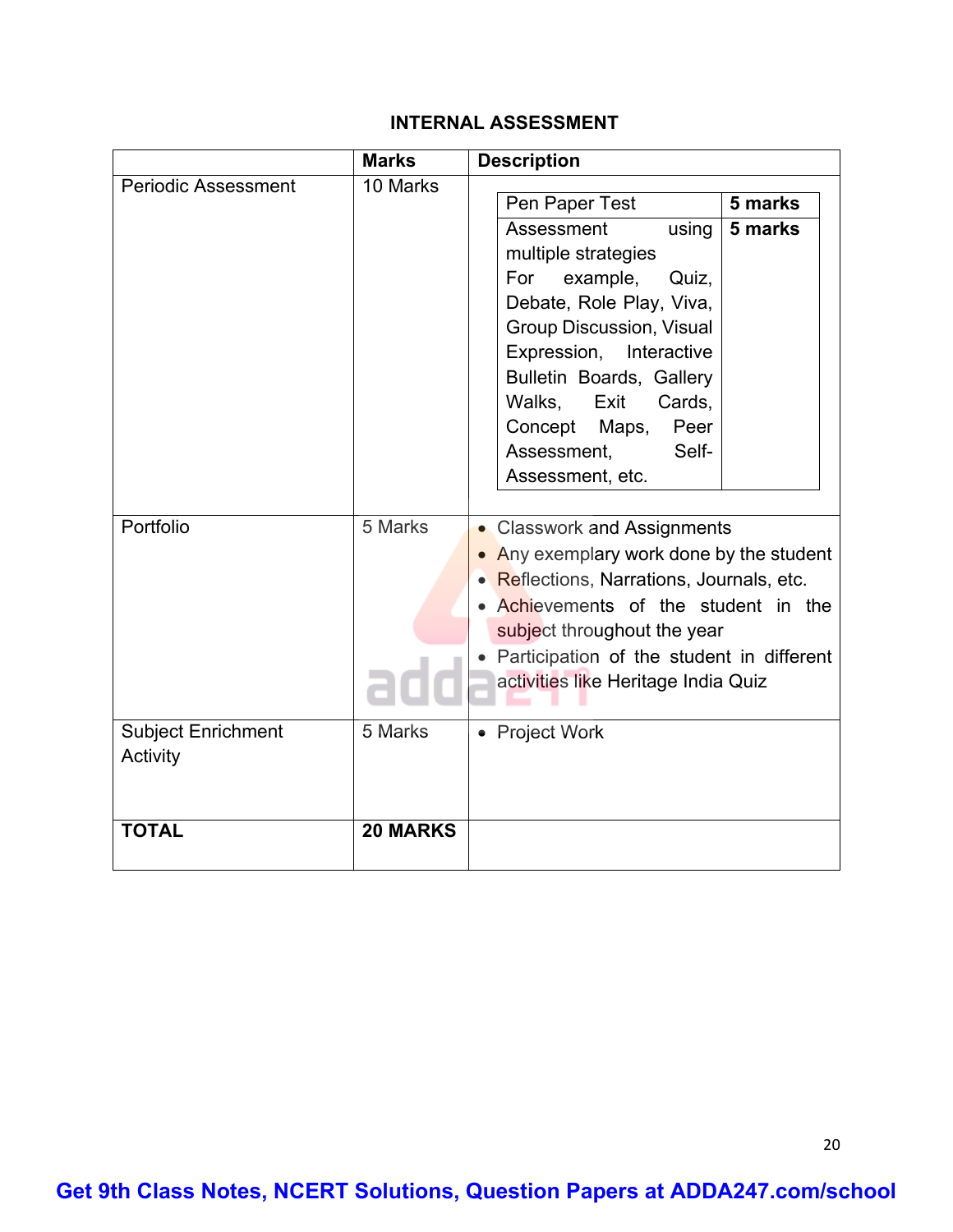#### **PROJECT WORK CLASS X (2021-22)**

 **05 Marks**

1. *Every student* has to compulsorily undertake *any one project* on the following topics:

#### Consumer Awareness **OR** Social Issues **OR**

#### Sustainable Development

2. **Objective:** The overall objective of the project work is to help students gain an insight and pragmatic understanding of the theme and see all the Social Science disciplines from interdisciplinary perspective. It should also help in enhancing the Life Skills of the students.

Students are expected to apply the Social Science concepts that they have learnt over the years in order to prepare the project report.

If required, students may go out for collecting data and use different primary and secondary resources to prepare the project. If possible, *different forms of Art* may be integrated in the project work.

# adda 241

| <b>S. No.</b> | <b>Aspects</b>                             | <b>Marks</b> |
|---------------|--------------------------------------------|--------------|
| а.            | Content accuracy, originality and analysis |              |
| D.            | Presentation and creativity                |              |
|               | Viva Voce                                  |              |

3. The distribution of marks over different aspects relating to Project Work is as follows:

4. The projects carried out by the students in different topics should subsequently be shared among themselves through interactive sessions such as exhibitions, panel discussions, etc.

5. All documents pertaining to assessment under this activity should be meticulously maintained by concerned schools.

6. A Summary Report should be prepared highlighting:

- objectives realized through individual work and group interactions;
- calendar of activities;